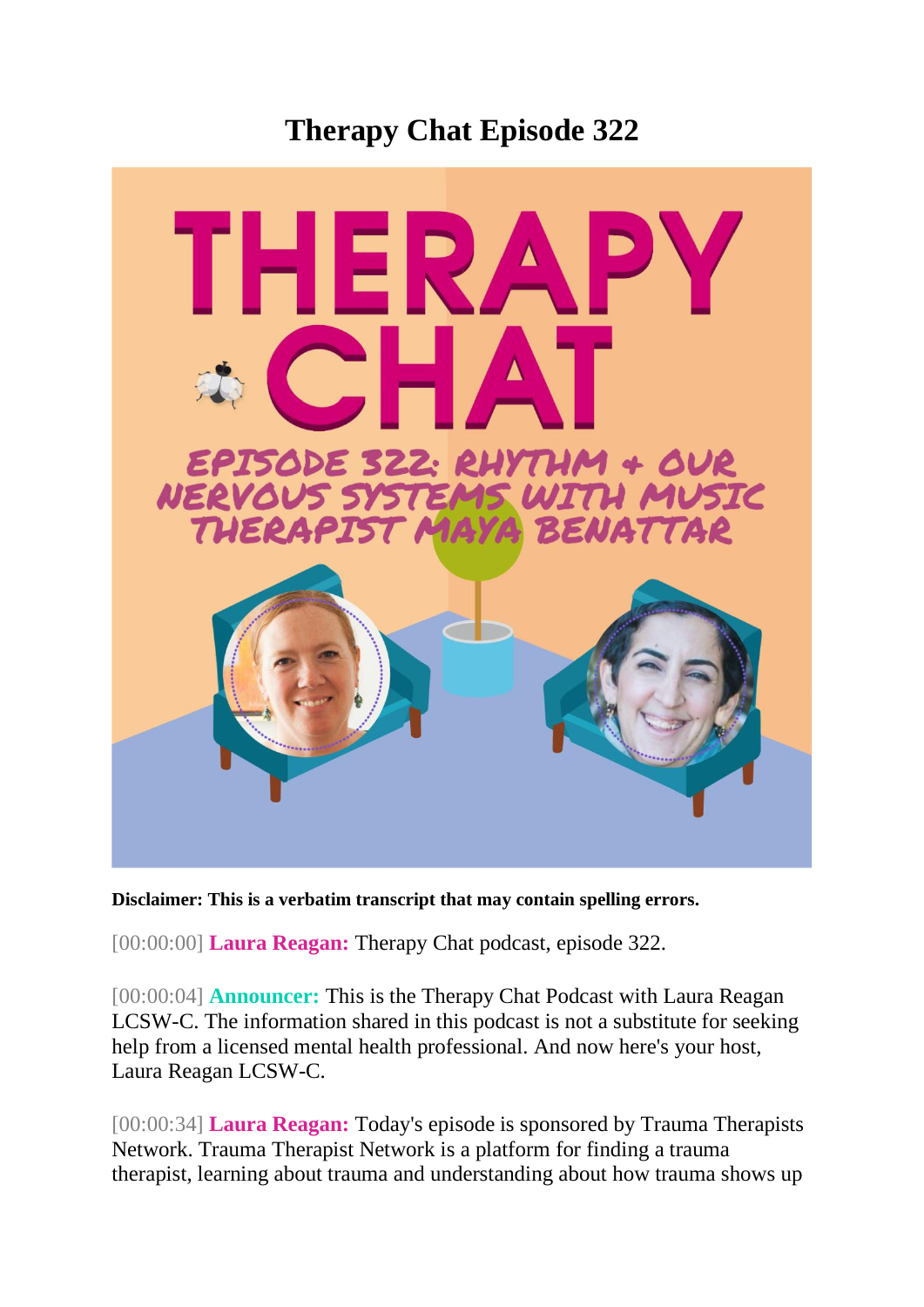in our lives and what the healing process can look like. Go to www dot trauma therapists, network.com to learn more.

[00:00:57] **Laura Reagan:** This week's episode is sponsored by Therapy Notes. The number one rated electronic health record system available today with live telephone support seven days a week. It's clear why Therapy Notes is rated 4.9 out of five stars on Trustpilot and has a five-star rating on Google. Therapy Notes makes billing, scheduling, note taking and telehealth incredibly easy.

[00:01:16] **Laura Reagan:** And now for all you prescribers out there, Therapy Notes is proudly introducing e-prescribe use coupon code chat, or click the link in the show notes to get two free months at therapynotes.com.

[00:01:30] **Laura Reagan:** Hi, welcome back to Therapy Chat. I'm your host, Laura Reagan. And today I'm very pleased to be interviewing a returning guest Maya Benattar. Maya's first time on Therapy Chat was back in 2017 in episode 96, and she's a music therapist. So if you listen to episode 96, you can learn a bit more about what music therapy is.

[00:01:53] **Laura Reagan:** This week, we are talking about rhythm and how she, as a music therapist uses rhythm in her practice and how rhythm can be helpful with healing trauma. So to give you a little bit more of Maya's background, Maya Benattar M A, MTBC, LCAT. She has a lot of letters cause she's a board certified music therapist, which is a national credential.

[00:02:17] **Laura Reagan:** And then her LCA T is her New York credential. She's a music therapist and psychotherapist in private practice in Midtown Manhattan and online throughout New York state, her specialties include anxiety, developmental and intergenerational trauma and highly sensitive. In addition to her clinical work, Maya offers supervision and consultation for other therapists provides professional development and wellness workshops and offers restorative workshops for helpers and healers.

[00:02:44] **Laura Reagan:** Maya received her master's degree from NYU and has completed extensive post-graduate training in vocal psychotherapy, creative arts therapies, and trauma treatment and music and imagery. You can learn more about Maya at her website, Maya benatar.com, which I'll link to in the show notes. So I hope you will enjoy this fascinating conversation about rhythm and how rhythm can be used in music therapy.

[00:03:10] **Laura Reagan:** I thought it was a very interesting conversation. So let's dive right in.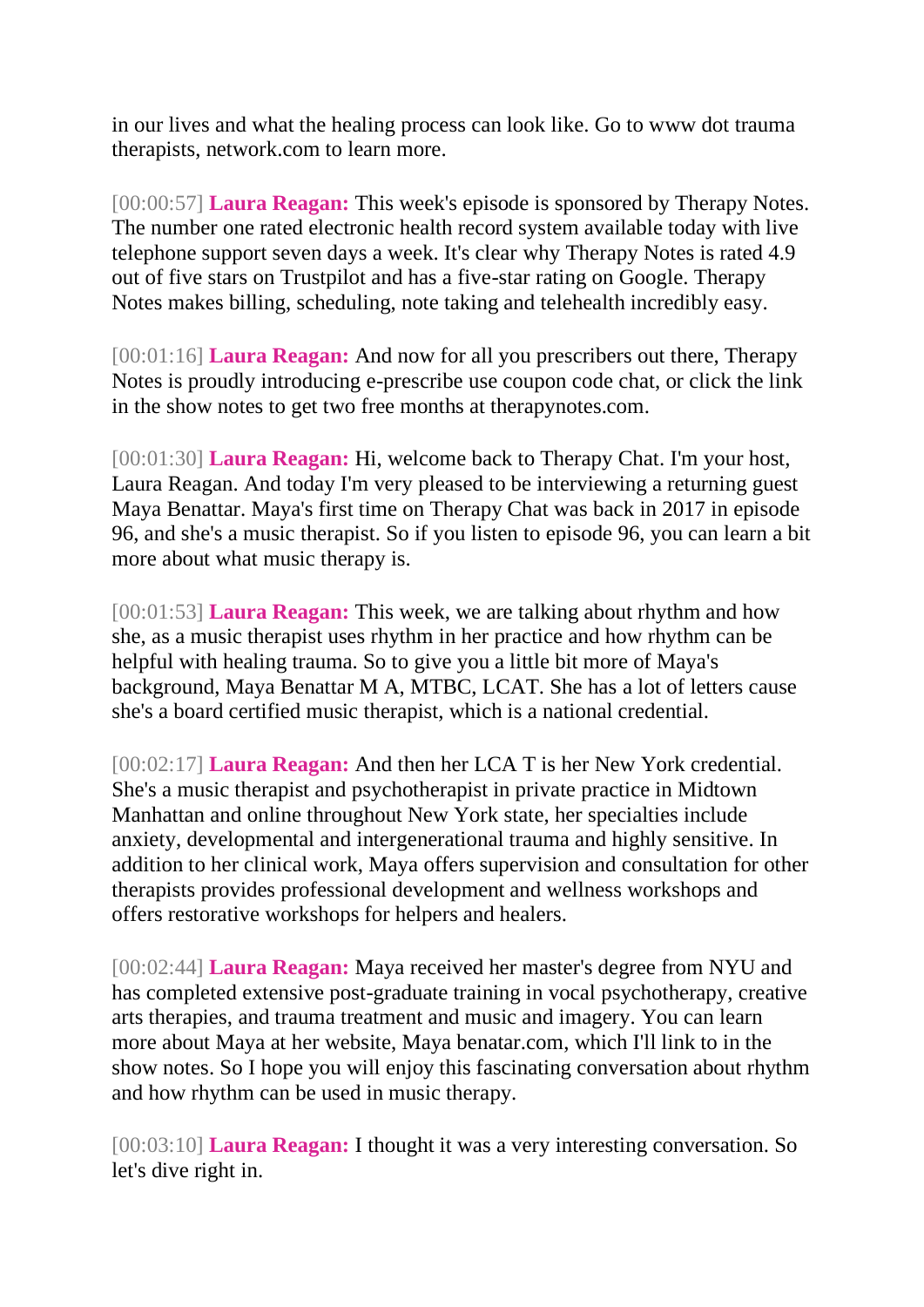[00:03:18] **Laura Reagan:** Hi, welcome back to Therapy Chat. I'm your host, Laura Reagan. And today I'm so happy to have a returning guest. Maya Benattar, LCAT MTBC. Maya. Thanks so much for coming back to therapy chat today.

[00:03:33] **Maya Benattar:** Thanks so much for having me.

[00:03:34] **Laura Reagan:** Yes, it's my pleasure. And I'm, I'm so interested in your work as a music therapist.

[00:03:40] **Laura Reagan:** It's it's like I love music and yet I don't really know that much about music therapy, even after talking with you before I still, in my mind, it's just more mysterious than, um, the other disciplines that I'm more familiar with. So I'm really excited to talk with you today about rhythm and yeah, yeah.

[00:03:59] **Maya Benattar:** Yeah. When we were chatting before we were saying how, how much rhythm shows up in everything, right. Like really global sense of rhythm, not only as an aspect of music, but rhythm as the rhythms of our body, our internal rhythms I'll often call them. So there's rhythm in how we breathe, how we talk, how we move the way our, you know, our blood moves through our, through our body, all the internal functions, but also rhythm is in really in everything, right?

[00:04:29] **Maya Benattar:** And schedules and rituals and routines and how we interact or don't with people and relationships rhythm just shows up everywhere.

[00:04:37] **Maya Benattar:** It is everywhere.

[00:04:38] **Laura Reagan:** Yeah. And we don't really think about that. I think so before we start really talking about rhythm, let's just start off by you telling our audience a little bit more about who you are and what you do.

[00:04:49] **Maya Benattar:** Sure.

[00:04:50] **Maya Benattar:** So I am a music therapist and psychotherapist in New York city. And I work online throughout New York state. And my private practice focuses mainly on working with women who are highly sensitive, HSPs have anxiety and or experiences of childhood or intergenerational trauma.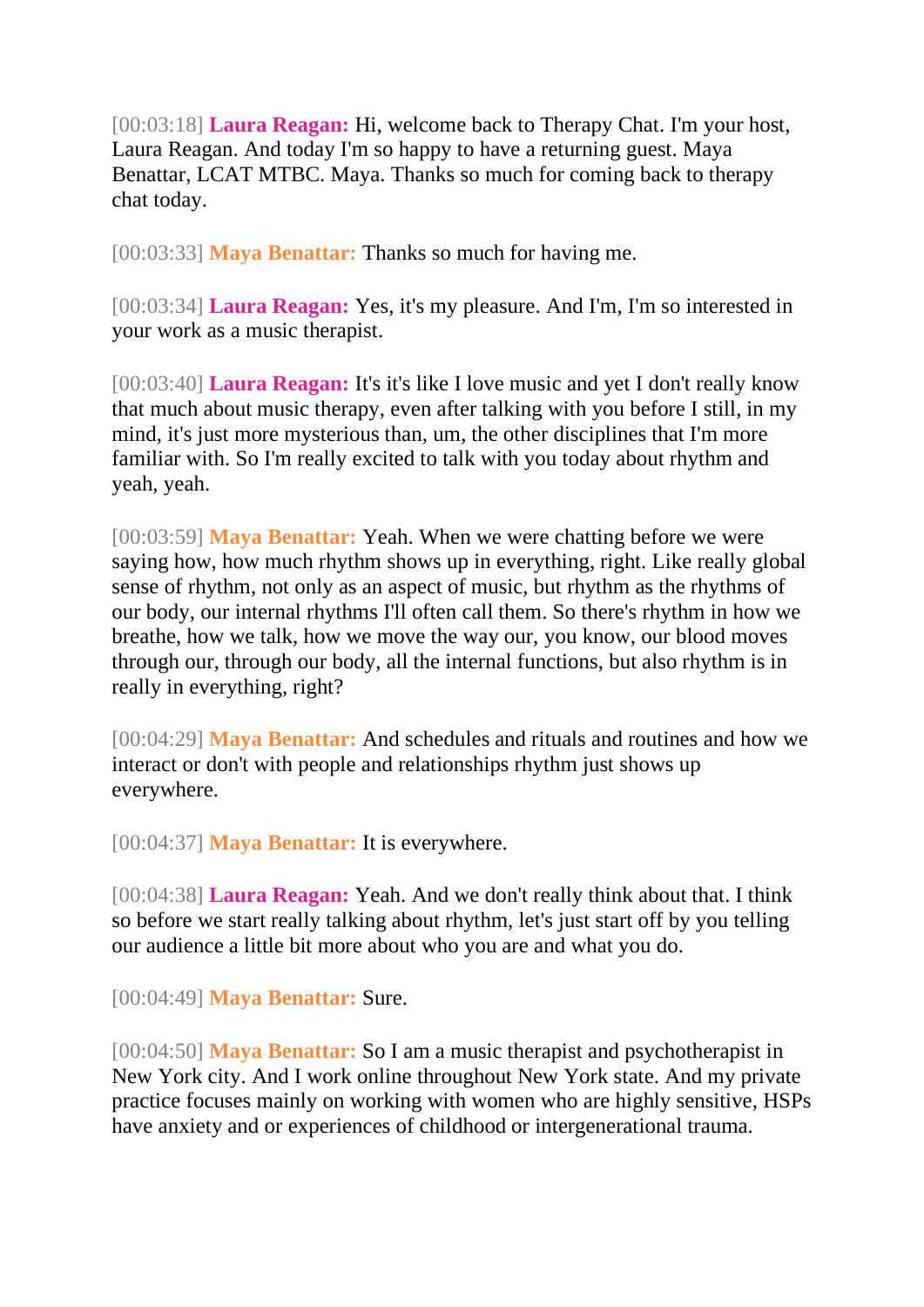[00:05:09] **Laura Reagan:** Wonderful. And so can you maybe start off by just giving people like a snapshot of what music therapy is?

[00:05:18] **Laura Reagan:** I know it's like just a snapshot about your whole profession,

[00:05:25] **Maya Benattar:** Million dollar question, right?

[00:05:27] **Laura Reagan:** just to set the context for people a little bit.

[00:05:29] **Maya Benattar:** Totally. So I, music therapy is a really a large and a diverse field and I work in just one tiny snippet of it. So just, but to quickly say music therapists work with everyone from mothers who are pregnant and giving birth and babies in the NICU to people who are on hospice.

[00:05:47] **Maya Benattar:** Um, and people who are actively dying and then families, once their loved ones have passed and everything in between. So music therapists work in hospitals and special needs schools and private practices, all different, all different kinds of settings on all different kinds of goals. So again, like the work that I do is mainly focused on trauma for the most part.

[00:06:08] **Maya Benattar:** And there are music therapists who work with kids on the spectrum with people who are going through neuro rehab, people who are, you know, in psych hospitals, all different kinds of places. So hard for me. I hope that it gives like kind of a global overview, hard for me to speak to simply about the entire field.

[00:06:25] **Maya Benattar:** All, all at once the American music therapy association website is a really good resource, just for general information on the field and that's, um, music therapy.org. It goes into a lot more detail than I can even remember, um, about all of the different sort of populations and areas that, that music therapists work in.

[00:06:45] **Maya Benattar:** Some of which are totally outside of my specialty. Like neuro rehab, really interesting work when music therapists work with people, you know, post stroke and stuff like that. And not at all in my wheelhouse to be honest. So it's a very diverse and interesting field, but essentially in a nutshell, if I can try to find a nutshell here, essentially, Using music in an intentional and goal oriented way to address needs in social, physical, spiritual, emotional, and academic areas.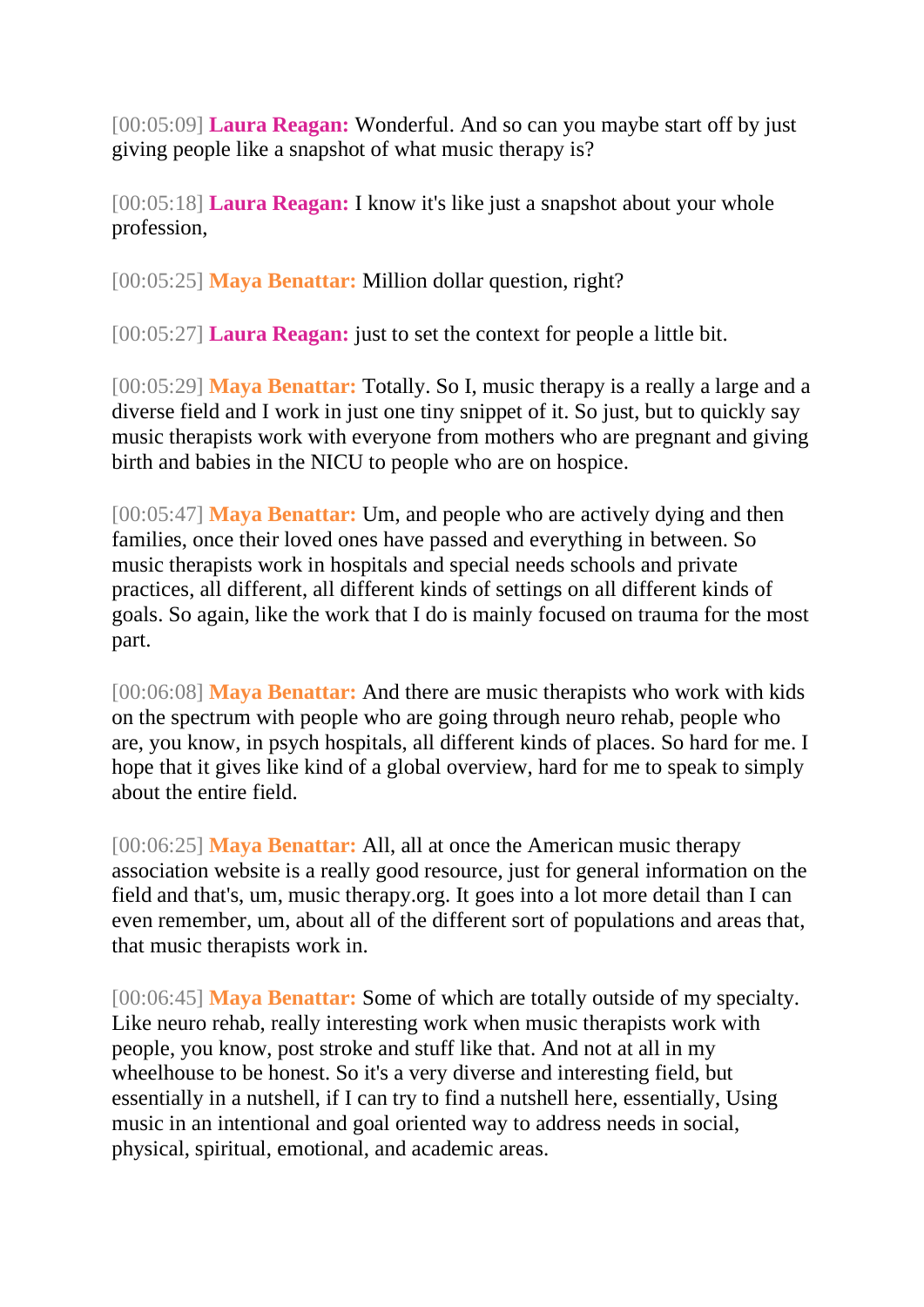[00:07:16] **Maya Benattar:** And so that can be so many things.

[00:07:18] **Laura Reagan:** Oh yeah. Yeah. Every time I talk with you, my mind gets really fired up and just all these ideas start coming to mind, I'm gonna try to stay focused. Um, so you mentioned that you work with trauma and intergenerational trauma, as well as highly sensitive people, um, which there could be a lot of overlap to those populations.

[00:07:43] **Laura Reagan:** And, um, as you know, trauma's my specialty as well. So how do you use music and maybe more specifically rhythm in working with. Your clients, how can it be a factor?

[00:07:58] **Maya Benattar:** Yeah, definitely. So I think, let me think of the easiest, sort of the most succinct way to get into this when and I'll focus mostly on trauma, though, of course, there's a lot of overlap between trauma and HSP and trauma and anxiety as no, but when someone has experienced trauma, um, particularly childhood trauma, so something that happened early in life or, um, or intergenerational trauma, something that happened before they were born, it can show up in sort of disrupted rhythm. So sometimes that can look like, uh, a lack of connection to themselves feeling really disconnected, not really understanding their feelings, having been judged for criticized or punished for feelings.

[00:08:42] **Maya Benattar:** It can show up in so many different ways. Right? So, so music, the way that I work is there's a couple of things that will happen, right? The music doesn't just get used or like applied in one kind of preset way. I do tend to work in, in a. Psychodynamics sort of framework in general in that what happened?

[00:09:03] **Maya Benattar:** The stories of what happened before the present moment and patterns, um, within a family system and all of that are really important. So not just focusing on like applying this one thing and, you know, tracking the outcome kind of deal.

[00:09:17] **Laura Reagan:** No, it's just like, I feel anxious and you're like, okay, listen to this music and then you'll feel better.

[00:09:21] **Maya Benattar:** Right. And you know what, a hundred percent. And I think that sometimes people will want that. And I say that like, there's no way for me to know exactly what kind of music will help your anxiety. Right. Because, and I think, you know, there's a lot of resources out there these days of like playlist for anxiety and playlist for sleep.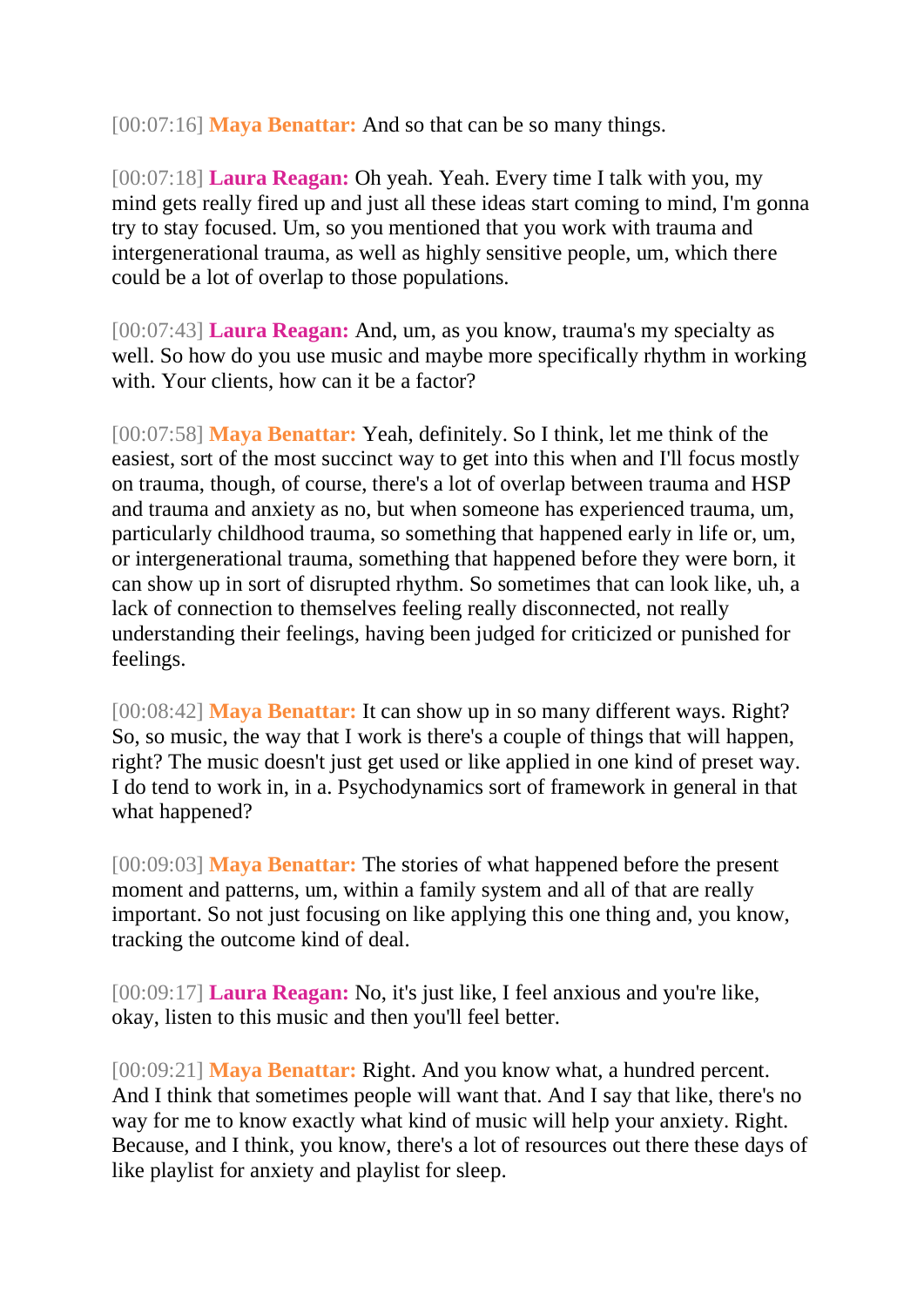[00:09:41] **Maya Benattar:** And I'm certainly, those are good place to start. If you have like, no idea where to start. Absolutely start there, but we are complex beings. And, and the music that helps some, one person sued their anxiety is not going to be the music that works for another person. And it will probably even change day to day and actually like a quick, a quick story of my own experience to illustrate that if that's okay.

[00:10:05] **Maya Benattar:** Sure. And I write, I wrote about this in a blog post a few years ago. So I often will hear from clients while I've tried listening to particularly classical music comes up a lot around anxiety and it didn't work years ago, a clients saying, you know, I listened to the Spotify peaceful piano station and that just made me more anxious.

[00:10:23] **Maya Benattar:** So of course I had to go and listen to this Spotify channel and it's really lovely piano music, kind of like the kind of stuff you'd hear in a spa. But if I could see what this client meant about, it didn't really touch their anxiety, those habits of, or those expectations of like Mozart's music should do this or piano music should do this.

[00:10:43] **Maya Benattar:** And if, if I don't respond in that way, it means that, you know, I'm broken or I suck or whatever it might be. Um, and so I had an experience myself, a few years ago, I was driving. I had just gotten off an upsetting phone call and I can notice my own anxiety, you know, I'm able to track that and just sort of notice.

[00:10:58] **Maya Benattar:** And so I put on the local in New York city at WQXR, the classical music station, which I love, I love classical music, grew up listening to it. And after a few minutes, I was like, yeah, this is, I can remember the piece was it might've actually been making the anxiety worse. Right. And so I'm just flipping through.

[00:11:15] **Maya Benattar:** I'm like, okay, this isn't going to work. And rather than try to like, you know, persevere and, you know, push through and make it work with like, I'm just going to experiment, like why not? And I'm flipping through different presets and I come upon. And of course now I can't remember the name of the song. It was a SIA song song by SIA.

[00:11:30] **Maya Benattar:** And that really, that really worked in that moment. And I remember like turning it up and turning up the bass. It has a very strong base, this particular song. I wish I could remember the name of it, but. If, you know, if you knows SIA's music, like it, it has texture and layers to it, and it has this forward momentum for the most part.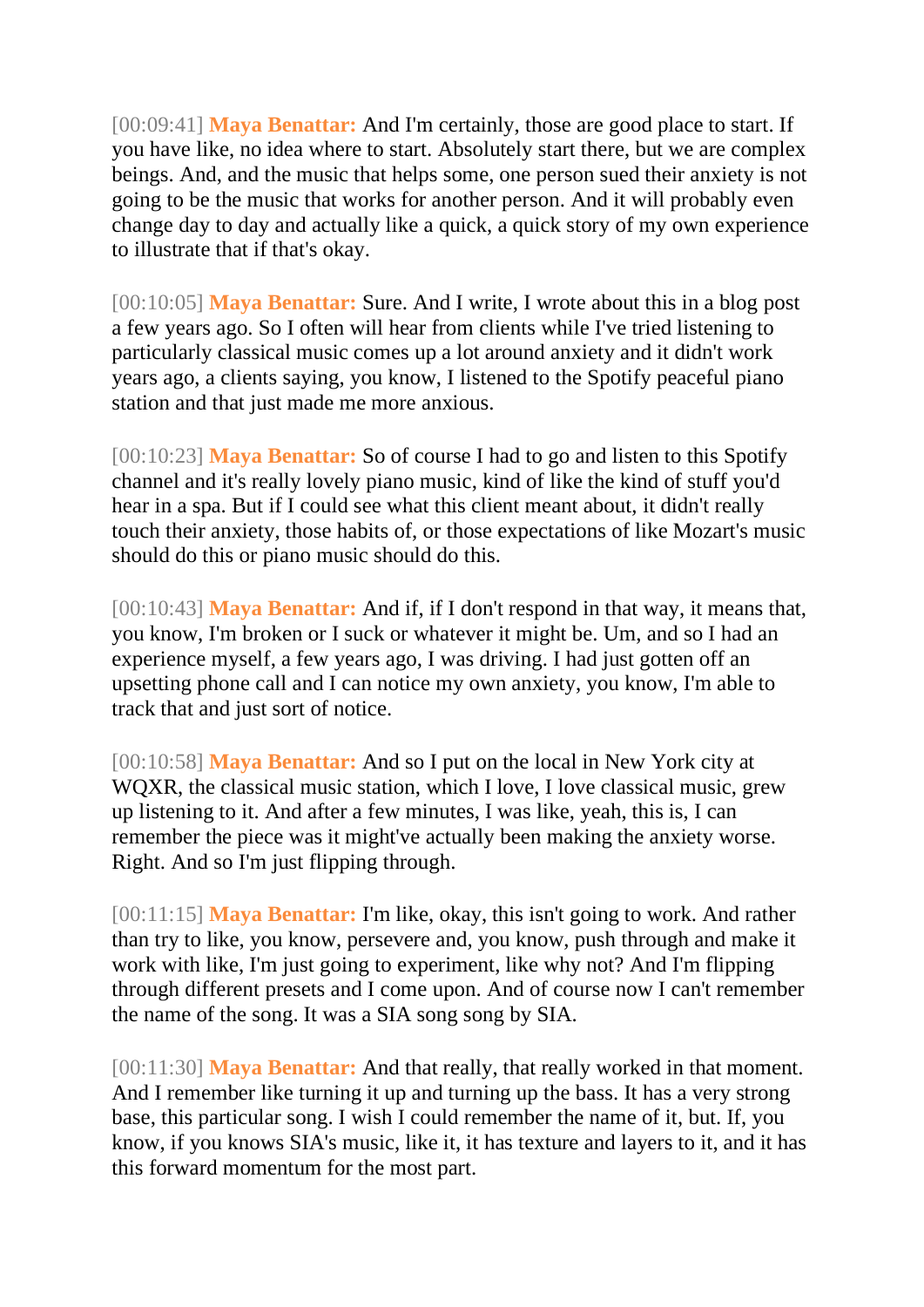[00:11:48] **Maya Benattar:** And that really connected for me. I could feel the bass in my chest. I could, I could find my breath after a few minutes, the, the sort of the anxious flutter in my chest sort of settled and that worked for me. And that moment on that day, in a way that Costco music just was not working, was not helping.

[00:12:07] **Laura Reagan:** Yeah. And even just, as you say, like classical music, I mean, there's so many different types of classical music and then piano music. There's so many, you know, there's Scott Joplin and then there's like Vivaldi and there's Beethoven and you know, it's a total. And then there's, you know, all of Mozart's music, wasn't the same.

[00:12:27] **Laura Reagan:** And you know, obviously, so some things are gonna be fast and some things are going to be dramatic and some things are. Sad and slow and

[00:12:36] **Maya Benattar:** Totally. Yeah. I mean, lumping, you know, classical music all under the same umbrella, like does Costco music and ourselves, both a disservice. And now that I think about it, that SIA song might've been the chandelier one.

[00:12:47] **Maya Benattar:** Can't remember that's going to bug me, but whatever the rhythm of that song, if we just go back to rhythm for a sec, the rhythm of that song was really consistent and present like a really nice strong pulse. And when we're feeling anxious, Generally we lose that, that internal pulse, right? Thinking about like internal rhythms and how those feel.

[00:13:08] **Maya Benattar:** We lose that because when we feel anxious, we get pulled sort of out of our window of tolerance, out of that space where everything feels consistent and grounded enough. And we get pulled into like hyper arousal, right. Where there's just kind of that heightened energy. And I'm making like this like back and forth movement with my hand where everything just can get a little fluttery or tight or anxious.

[00:13:29] **Maya Benattar:** And so what I needed in that moment, and this really wasn't a conscious thought of, I'm going to find a piece of music with a good rhythm to it. But what was helpful after I reflected on it was that really consistent grounding base and that consistent rhythm, because we need something that reminds us of that when we've moved away from it, as we inevitably will do, because I don't know a single person who can stay calm all the time, self included.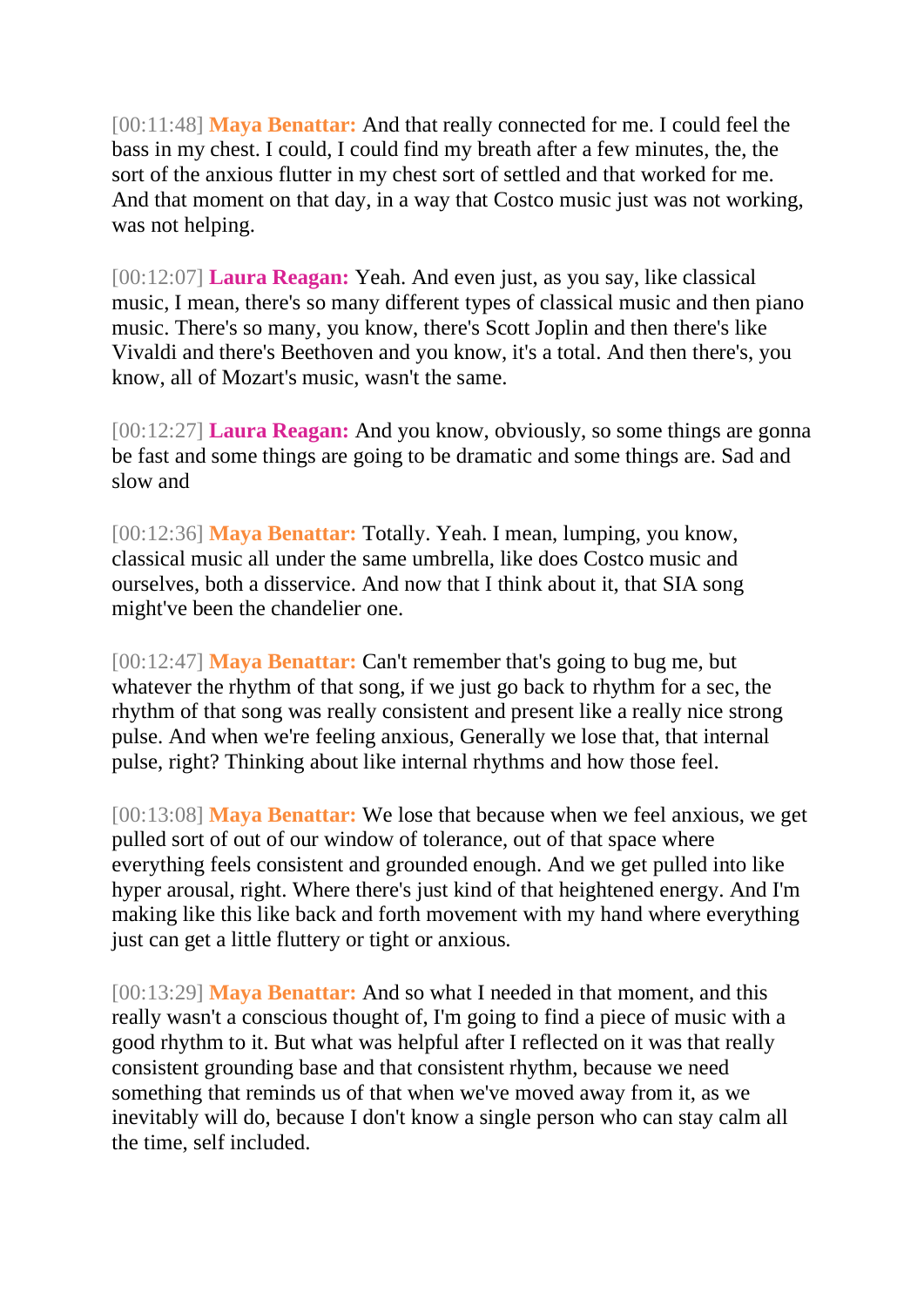[00:13:54] **Laura Reagan:** Yeah. I mean, we're not really meant to our emotions are there to cue to us that we're feeling something.

[00:14:00] **Maya Benattar:** Right. Exactly. Yes. We're not meant to. And it's amazing how often I say that to clients we're not, and it gives them such permission of like, we are not meant to be calm and ground and peaceful all the time.

[00:14:12] **Maya Benattar:** That's not what our emotions are meant for. It's not what our nervous system is designed for. Right? Like we need to know when, when something, when we might be in danger or when we might be checked out, the problem is, is when we get stuck in those spaces. Right?

[00:14:27] **Laura Reagan:** Yeah. Well that even hearing your example about SIA and it made me think about it, another of her songs, I feel like, I think we actually talked about this in our previous interview, but you know, which is okay, but the, you know, that song Elastic Heart that has this really interesting rhythm, it's like this that the, you know, in the background and then there's something going like more steady.

[00:14:52] **Laura Reagan:** So it reminds me almost of like, if you look at an old fashioned clock, the inner workings of the clock and the different gears moving the way that song is. So does our body rhythm match the, the, like with that pulsing base that you mentioned does, does that like, does your heart rate like cue to it and match it up to slow down or something fast?

[00:15:17] **Laura Reagan:** If I'm anxious? I feel more anxious.

[00:15:19] **Maya Benattar:** Yeah. I mean, our, our internal rhythms are the way we're breathing. Our heartbeat will absolutely like, kind of be in flux with what what's around us, including music. Right. Will it match it exactly now? Probably not. It really depends, but yeah, like we're able to be influenced by music in that way, which I think is helpful when we're aware of it.

[00:15:41] **Maya Benattar:** Um, but we're also, you know, so many other things, not just music influence our rhythms, right? So like the noticing, even just the noticing of like, what, what am I noticing when my feeling in my body I'll sometimes ask the client to like draw their, their internal experience or to play it. And so that awareness of, oh, you know, if they play something really fast and like, oh, I'm actually really anxious right now.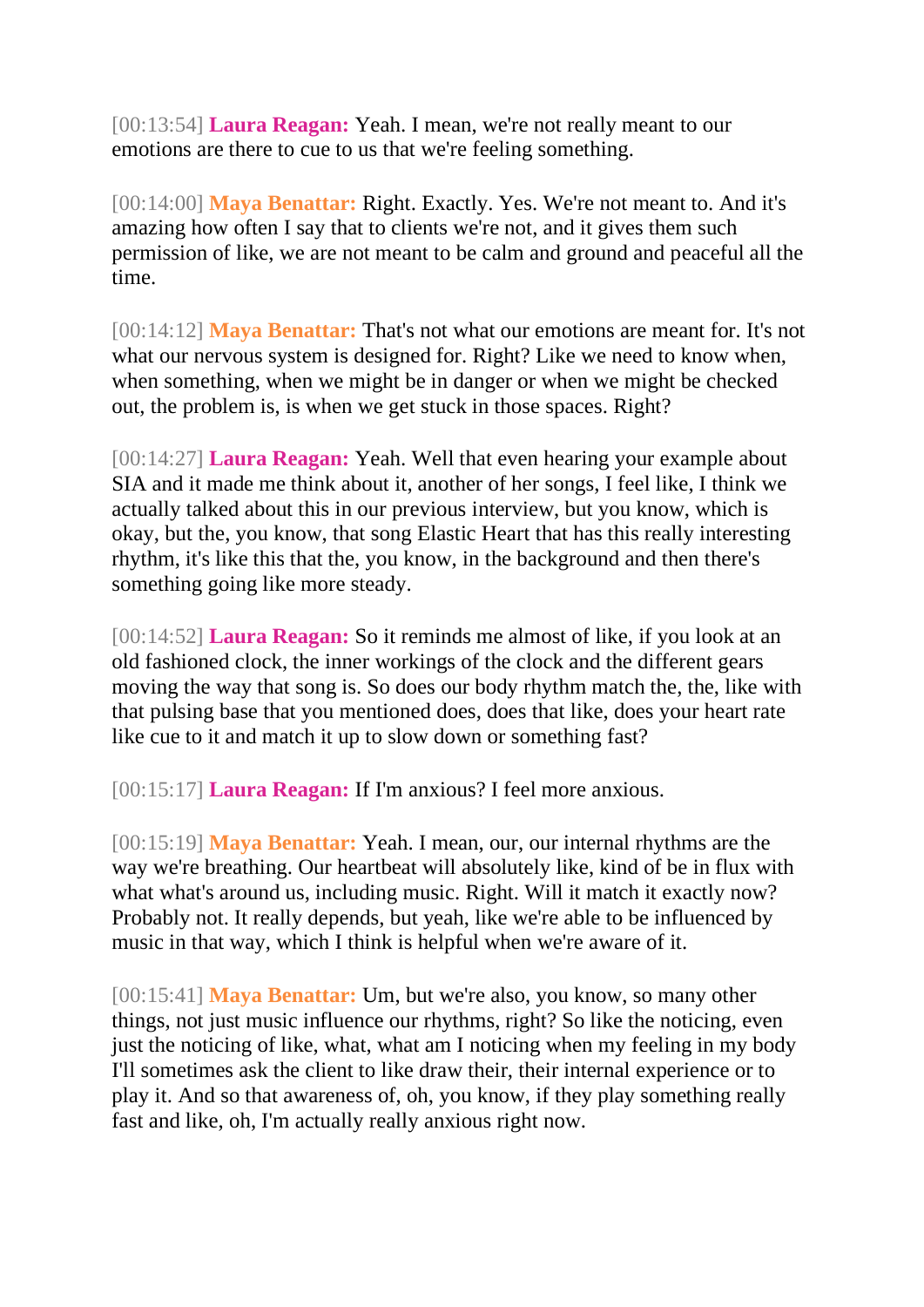[00:16:03] **Maya Benattar:** I didn't think I was anxious or, you know, someone comes in talking, talking really fast. But then when I asked them to play their internal experience and it's really slow, we can feel more than one thing at a time. Right. Like we are complex. We are so complex in that way. And so, and that's often, you know, a big piece of the work, I think for people in general and also in trauma work is being able to feel two things, right.

[00:16:26] **Maya Benattar:** That we are not like these black and white robots of like, I either feel happy or I feel sad or I feel angry or whatever it is, but the complexity of like, I can be excited and also a little scared, or I can be, you know, joyful and a little sad, right? Like kind of holding those and music really kind of hold those, those dualities.

[00:16:47] **Maya Benattar:** Those complexities in a way that sometimes our words really fall short.

[00:16:52] **Laura Reagan:** Yeah. All right. So you, you and I were talking when, before we started about how music is it can, and rhythm can serve a purpose of resourcing and other purposes. I didn't write down what I said or what you said. So would you like to talk a little bit about that music as resourcing?

[00:17:15] **Laura Reagan:** Is that really what we were just talking about?

[00:17:18] **Maya Benattar:** I think in some ways, yeah, that is, that is what we were talking about, but I'm happy to, to keep, to keep talking about it because I think, you know, a lot of my clients come in saying they have a relationship to music. Often what draws people to, to music therapy in my experience is, is a couple of things.

[00:17:34] **Maya Benattar:** One of which is how I really love music. And wouldn't it be neat if I could explore healing my trauma or my anxiety or whatever it is in, in a way that connects me to something that I really enjoy. And so music as a resource is really important. And when we're working, when I'm working with, with someone who has a history of trauma, I want to make sure that their resource, I think any trauma therapist who, you know, who does this work wants to make sure their clients are resource, you know, the analogy, the example of, you know, you don't go hiking up a mountain without a flashlight, right?

[00:18:07] **Maya Benattar:** Like we don't just kind of wander off into the darkness, the wilderness without. Something to see by, without something to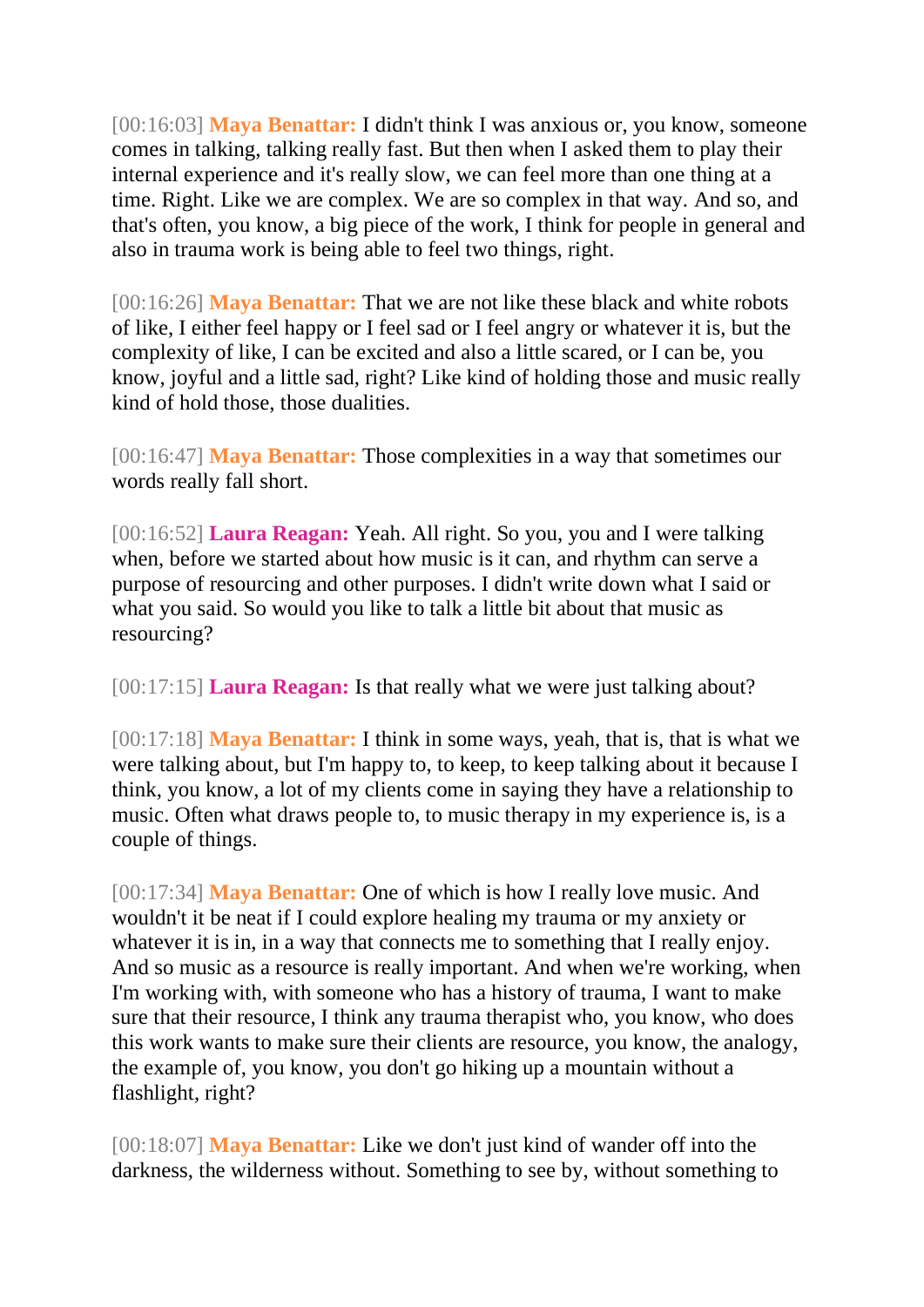hold on to, they got mixed about three metaphors they're trauma therapy, but whatever. Um, and so sometimes a really a really important and, and foundational piece of the work is resourcing.

[00:18:26] **Maya Benattar:** And that's not, it's not always music. Like I will ask clients, you know, can you connect to your body? Can you hold your body in a way that feels soothing right now? They may have never had that experience, right? Like things like butterfly hugs and feet on the ground and breasts and, you know, turning side to side, like all of this sematic simple somatic stuff, that's actually really meaningful.

[00:18:49] **Maya Benattar:** And then using music as a resource is helping is a way to help people build that capacity to, I can feel calm enough, grounded enough emphasis on enough, because we're never perfect. But I can feel calm. I have a way back into the calm feeling. I don't just have to wait for it to like float down from the sky and I, you know, once every other month or whatever, but like I have a way back in which really helps people feel a sense of agency and a sense of control, healthy control of, I can, I can move this flexibility and fluidity around my feelings and around the way that I show up.

[00:19:26] **Maya Benattar:** And so sometimes with clients. Figuring out, like, let's say they want to feel more connected to feeling grounded, which is often a big one in my work. And so we might get curious how, like, what does it feel like when, when you're grounded? What does that, and not just the thoughts of like, I, you know, when I'm grounded, I think about X, Y, and Z.

[00:19:43] **Maya Benattar:** That's important. I'm not saying it's not, but like, what does it actually feel like in your body sometimes I'll pull up like, uh, emotion sensation, wheel, that kind of thing. Just to have more of the language of like, what does it really feel like in your body? Oh, you know, it feels like I can feel my feet on the floor.

[00:19:59] **Maya Benattar:** I feel a warmth in my chest. I feel my spine as long or whatever it is. I'm just sort of freewheeling here, but, and when, sometimes we might need to go back to when was the last time or a time that you felt grounded and I don't personally care if it was five minutes ago or five years ago, but really dropping into that memory and really just valuing that experience.

[00:20:19] **Maya Benattar:** Really, really valuing that, that experience of feeling okay. Uh, feeling grounded, a feeling calm again, whatever that that resource feeling is, and then finding a piece of music that connects. So again, like we were saying before, that's much less about sort of prescriptive, oh, it's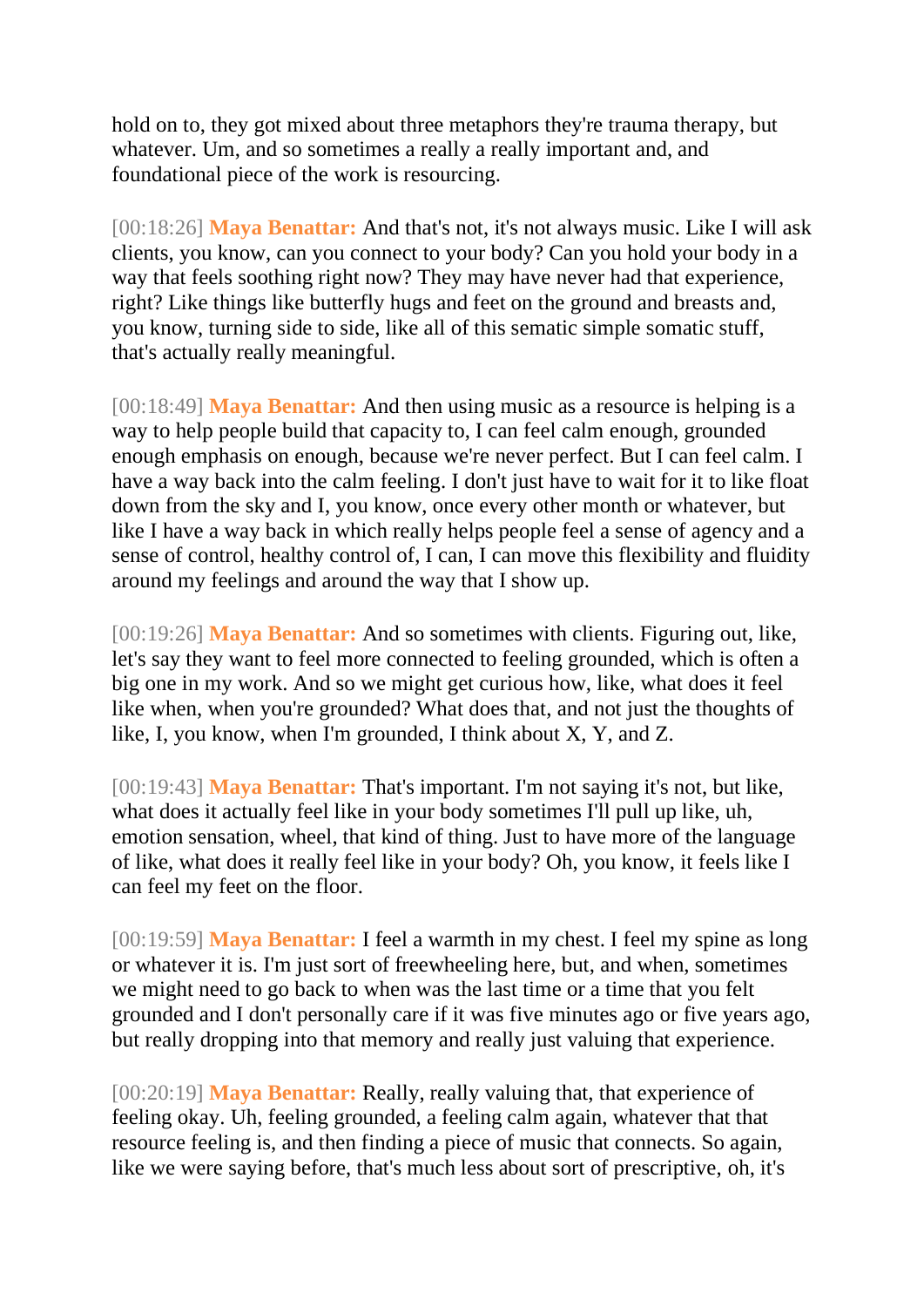gotta be classical or, oh, it's gotta be jazz or, and actually digging down to like the elements of the music.

[00:20:41] **Maya Benattar:** So if I offer, sometimes I'll offer people options because, you know, inevitably, if, if I say, can you find a piece of music that, you know, there were, that connects you to calmness? That's a hard question. And sometimes that's a hard question for me to answer even given the work that I do. And so I give options and I have certain pools of music that I will offer from.

[00:20:59] **Maya Benattar:** And I'll ask people to get really specific of like, you know, what are the elements. Piece that that connect you to grounding. Oh, it was the cello, you know, something about the richness and the warmth of the cello, or, you know, oh, the guitar was too fast and that actually makes me feel a little anxious. I would like guitar, but I would like it to be a little slower.

[00:21:18] **Maya Benattar:** Like we can really get so intentional about it. And then often we will do music and imagery in that supportive fashion. So staying with a piece of music, let's say we found one at sometimes that's, that's a process in and of itself, right? The process of being able to say no to something. And perhaps they've never had that experience of being able to say no in a safe way that no is accepted and understood.

[00:21:42] **Maya Benattar:** And so when we find a piece of music that connects them to that resource feeling and feeling that they want more of, and we stay with it, um, the music will repeat and I will guide them into just noticing what the music is offering you, and then noticing any images or sensations that come and letting those show up on a piece of paper.

[00:22:01] **Maya Benattar:** And this is not about drawing anything in particular. It can just be colors and shapes. But it's about deepening that experience and valuing the experience of, I can feel good in my body. I can feel calm. I can feel whatever it might be, and I can stay with that. Right. Because so often it can be really fleeting and we want to connect together.

[00:22:21] **Maya Benattar:** Those moments. Of it feels, it feels more and more possible. Right? So going back to the window of tolerance of like widening the window, widening that space, where we can feel in our window, in our optimal kind of zone of arousal to be, to be with that feeling.

[00:22:39] **Laura Reagan:** As you're telling me that I'm thinking about rhythm and how, how does rhythm play a part in that?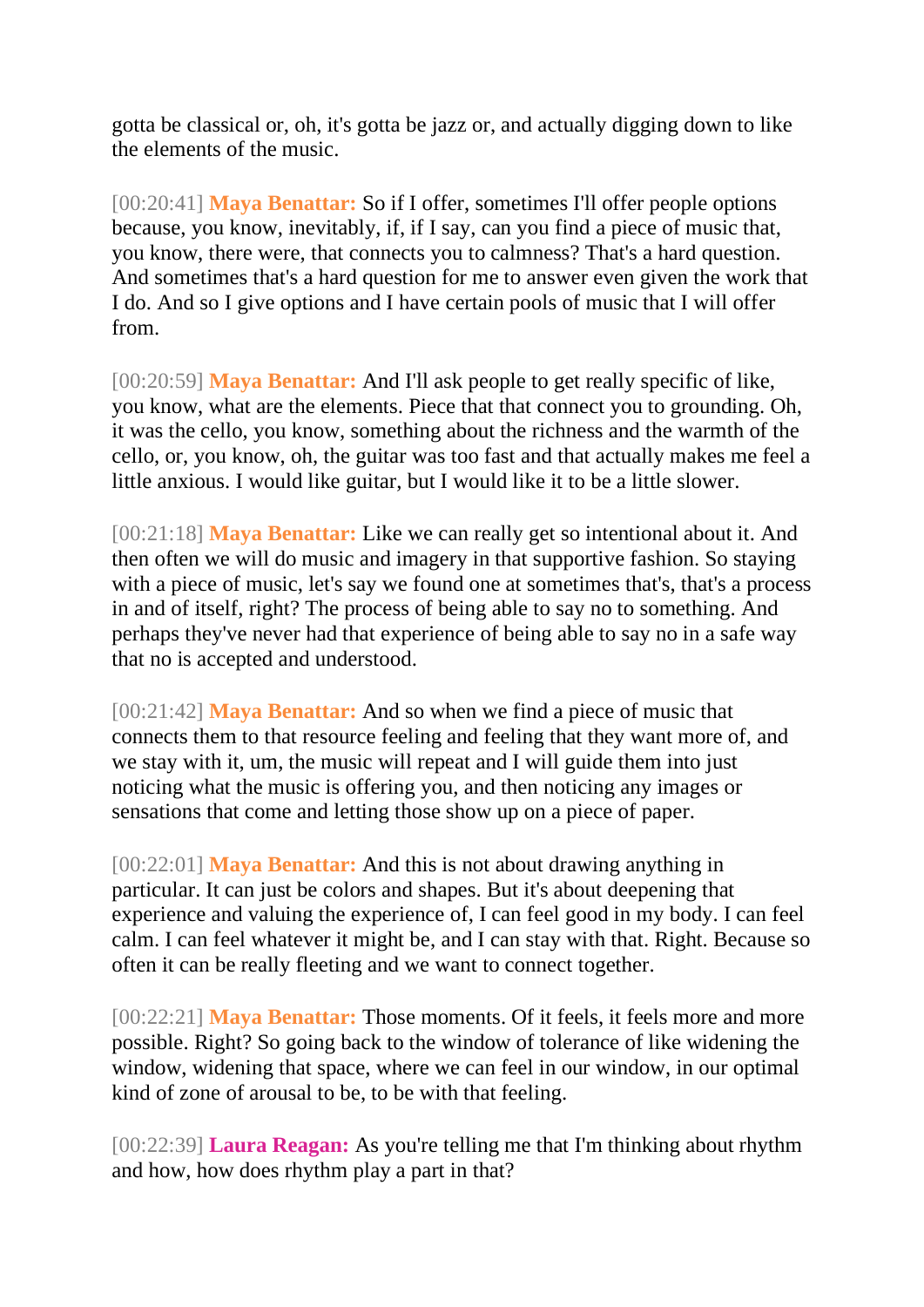[00:22:46] **Laura Reagan:** So if you're talking about like that, I think you called it visual imagery or something you were talking about like a guided meditation or a guided visualization.

[00:22:59] **Maya Benattar:** Not it's not exactly. So certainly I do some, some guided visualization sometimes around things like a calm place, a peaceful place, things like that.

[00:23:09] **Maya Benattar:** The music and imagery process is allowing is more around allowing the client to develop the imagery themselves. Rather than me saying, I want you to imagine, you know, you're in a forest walking through a forest. Yeah. Like, and sometimes I'll do something like that and that's incredibly valuable, but this is this process of staying with a piece of music and allowing internal imagery to come up.

[00:23:33] **Maya Benattar:** So really trusting that there is the capacity in them as is in all of us to, to have that rich inner world of, I can really stay with this feeling and the music can gray me images. Um, it can be really simple. It can be, I heard this piece of music and I was imagining I was, you know, standing next to a tree and it was this beautiful pine tree.

[00:23:55] **Maya Benattar:** And, you know, music is evocative. It's meant to be evocative. So the music that we use for. Supportive music and imagery is meant to hold. It doesn't develop. Like, I wouldn't never say never, but I wouldn't generally use like Stravinsky's Firebird for something like this. Right? Because that has a lot of quick rhythmic changes in it.

[00:24:16] **Maya Benattar:** It has a lot of, um, dynamic changes. It's evocative, but not necessarily a vocative of resourced feelings, right. It might evoke sort of might've have many things, um, you know, might evoke anger or frustration or unknown in some way. But the, the elements of music for supportive music and imagery is the consistency is really important.

[00:24:38] **Maya Benattar:** So there will be like a consistent, generally speaking, a consistent rhythm. Um, it just whole. In a certain place. So once, once a client finds a piece, we want to stay there. We want to deepen that capacity to be in that feeling. And it might just be that as they're listening, they feel warm. Okay. You feel warm?

[00:24:58] **Maya Benattar:** What color would warm, warmth be? Right. What shape might it shape my to take on the page? So it's okay if they don't have like a whole story and, you know, fleshed out imagery of, you know, the forest or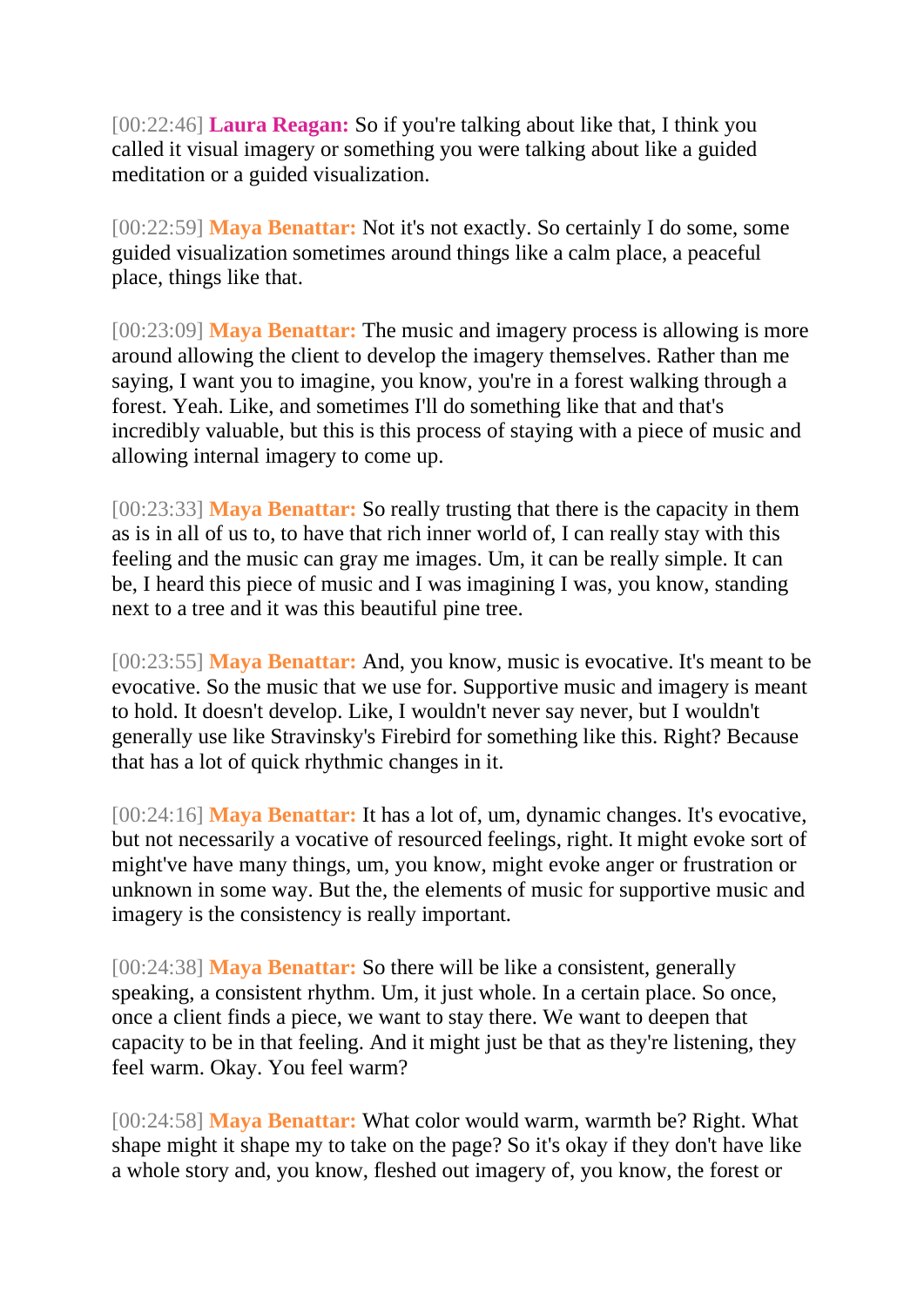whatever in their mind, but it's really just about deepening cause that's imagery too, right? To really land in your body and to have sensation and color and texture where previously that, that may not have been trauma can keep us so much in our heads and so much in that sort of black or white space.

[00:25:26] **Maya Benattar:** And so this is about not to be too hokey, but it's about like adding the color, the color and texture of different ways. Uh, feeling and how helping that be really safe and possible and approachable.

[00:25:39] **Laura Reagan:** Yeah. I think, I think I'm hearing my mind wants to make this in what I understand. So I think what I'm hearing is like that if we're in like a pattern of kind of almost.

[00:25:54] **Laura Reagan:** Uh, rut of something, not to say the person is in a rut in their life, but like there's a worn path that's familiar. And we're kind of in that, whether it's an anxiety loop or a spiral of depression or whatever, and then this music and imagery processes about sort of opening. Uh, the field of like sensation, you know, imagery.

[00:26:19] **Maya Benattar:** So like we want to get on a different path. I think they get the visual of a path is helpful. Right. Because so often, um, and I'm sure you would probably agree with this. Like when someone starts therapy, they're stuck in a pattern that they don't. Or that it's really uncomfortable, whatever that might be.

[00:26:36] **Maya Benattar:** Right. And so that can be, you know, anxiety loops, um, you know, fights with their spouse, right. And it just, the pattern just repeats. There's like this loop that's happening. And so people come to therapy because they want to change because at its core, right, like therapy at its core is, is change oriented.

[00:26:52] **Maya Benattar:** And, and we need to both understand the pattern that's happening, right. To really like unpack that and understand it. It's really hard in my experience to, to understand it. If you're still in it, if you don't have the capacity to kind of move out of it and kind of see it from a distance. So certainly a lot of the work and I can talk about this.

[00:27:12] **Maya Benattar:** A lot of the work that I do is in looking at the distressing, you know, tension filled memories or patterns or relationships that someone might have in their life, but also about helping them feel different because we want that as well. And we can go back and forth between feeling resourced and feeling calm and grounded.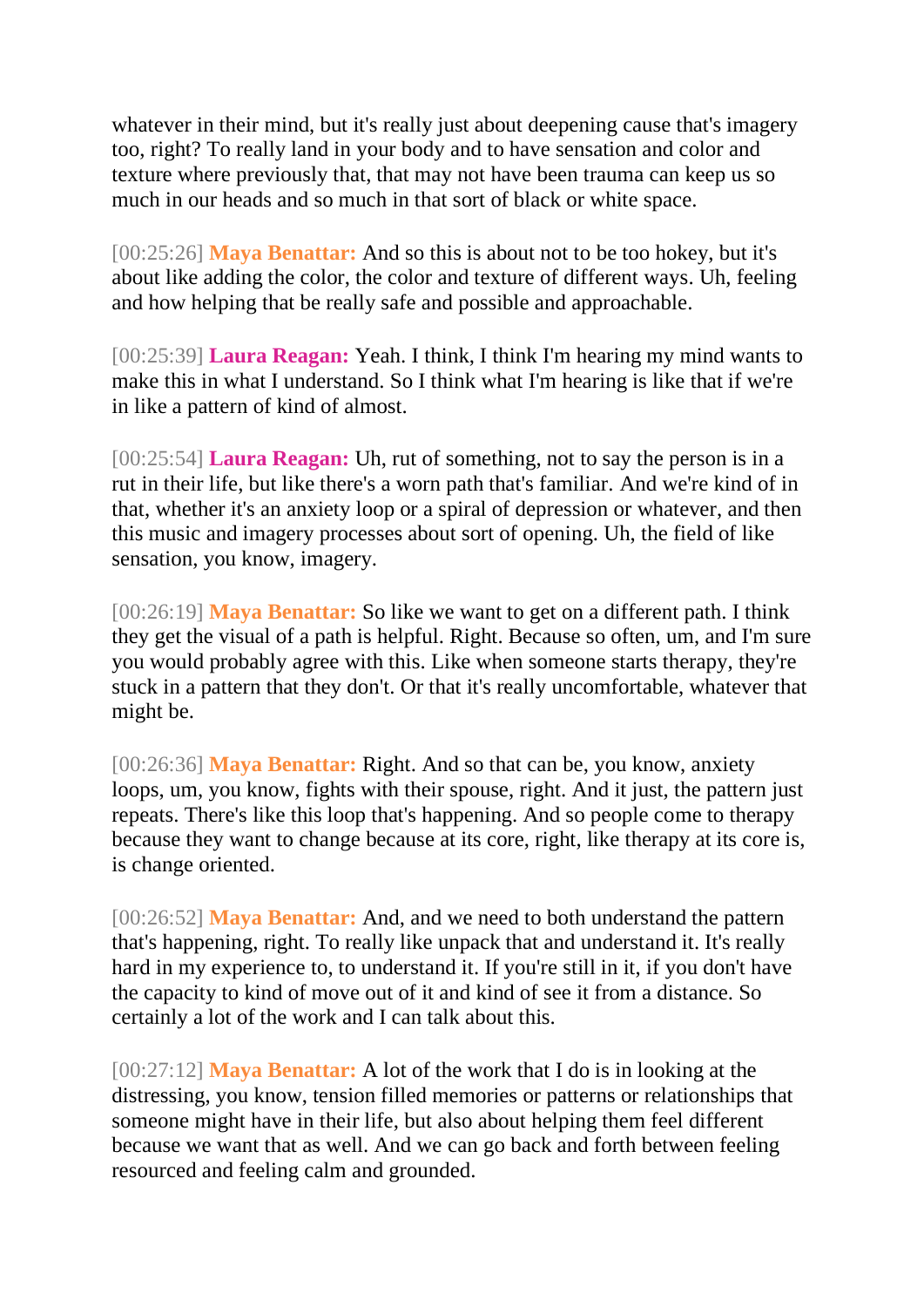[00:27:33] **Maya Benattar:** Because when you're looking at the difficult stuff, quote, unquote stuff, we go back and forth right between. Okay. Like I can feel I can, you know, pack that backpack of, of resources and, and get my flashlight and make sure it's got batteries. And, and that's the doing the work to feel, to feel calm or to feel more grounded in my experience.

[00:27:54] **Maya Benattar:** Otherwise, it's really easy for people to stay in the. And to just, even in a therapy session, I will often pause people and say like, you know, we're kind of going around the same theme. We're kind of talking around the same theme and I'm not sure how helpful that is. I say that in probably hopefully kinder ways than that, but, but you know, sometimes I am that Fort right.

[00:28:15] **Maya Benattar:** Of like, let's try something different. Right. What, and sometimes that's, so that's so challenging to, to feel different. There's some is challenging, right? Like even if someone doesn't like the pattern that they end up, they're in, it's familiar. Right. And are, we are wired to like familiarity, even if it's uncomfortable.

[00:28:35] **Maya Benattar:** Right. And so the idea of, yeah, the fear of the unknown, the idea of feeling something outside of the familiar, the known is can be really challenging. Right. So as much as it, it can feel like, of course, like listen to music that connects you to positive feelings. It can be really challenging for people.

[00:28:54] **Maya Benattar:** What if they've never had. Experiences of feeling calm or grounded. What if, you know, as a child, when they felt calm, that was when something bad might happen or they never let themselves feel calm because they were always kind of waiting and watching for something to happen. Um, and so it's sort of in always in that state of being fearful and they've held on to that, right?

[00:29:14] **Maya Benattar:** The body remembers all of that and holds on to that. And so being able to, to be resourced, to have that happen in relationship with me, right. Which is a really important part of any kind of therapy, but particularly in the way that I work, like being able to receive that from someone to be, to have that rhythm of like the give and take of like, okay, we're going to slow down around this.

[00:29:33] **Maya Benattar:** I really value that you don't feel comfortable a lot of the time that you don't feel safe. And I want to help you experience that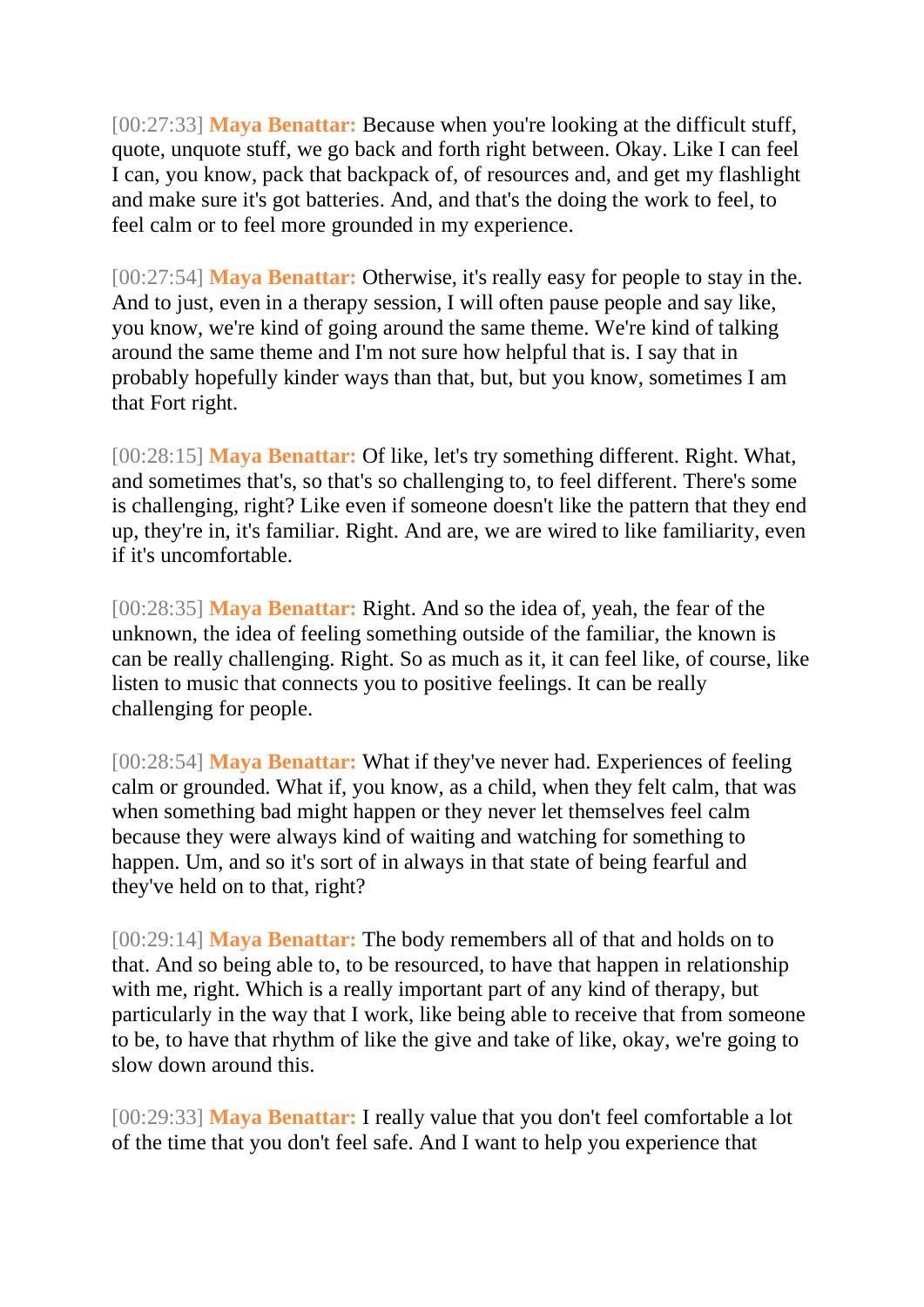because that's really important. That's really, that's a really big piece of the work. Yeah.

[00:29:45] **Laura Reagan:** Yeah. That's really fascinating and very thought provoking for me. So one thing you were saying.

[00:29:52] **Laura Reagan:** You do a lot of is you mentioned the words reclaiming rhythm. Can you tell us more about that?

[00:29:59] **Maya Benattar:** Yeah. So the phrase reclaim your rhythm came out of some workshops that I had done a few years back, and then it sort of dawned on me that that in essence is a lot of the work that I do. So the idea of reclaiming is that we take back something or that we claim it for the first time, really in sort of a bold way or in a gentle way.

[00:30:21] **Maya Benattar:** Both of which I think are really important in therapy and rhythm can be so much, it can be like we're saying it can be our own internal rhythm of how we feel, how we express ourselves, how we hold boundaries. And it can also be the rhythm of any sort of relational space. So what happens between between partners, between parent and child, between coworkers, there's a rhythm to really any sort of interaction it's not always a comfortable or enjoyable rhythm, right?

[00:30:53] **Maya Benattar:** Sometimes there's friction and in these rhythm and rhythmic exchanges, really, sometimes there's an absence of response. Right? Think about a kid who's trying to get something, a response from a parent and the parent is just not connected, right? So that's, there's rhythm in all of in relationship, really relationship is, and rhythm are interchangeable in the way that I think about it.

[00:31:13] **Maya Benattar:** So helping someone reclaim them, reclaim the rhythm rather is figuring out what, what they want to change and holding that under this, this sort of umbrella of everything we do in the way that I work, everything that we do, everything we are is rhythm and also the way that we can process. Well, we want to change is not just through words because so much of what happens to us happens in our bodies, happens in our implicit memory, happens in the stories of those who've come before us.

[00:31:43] **Maya Benattar:** And so if we want to really effect lasting change, I keep making this motion like down my body from my head, it has to move downward. It can't just be a cognitive process as valuable as that is, we need to be able to feel different and to sustain those different feelings.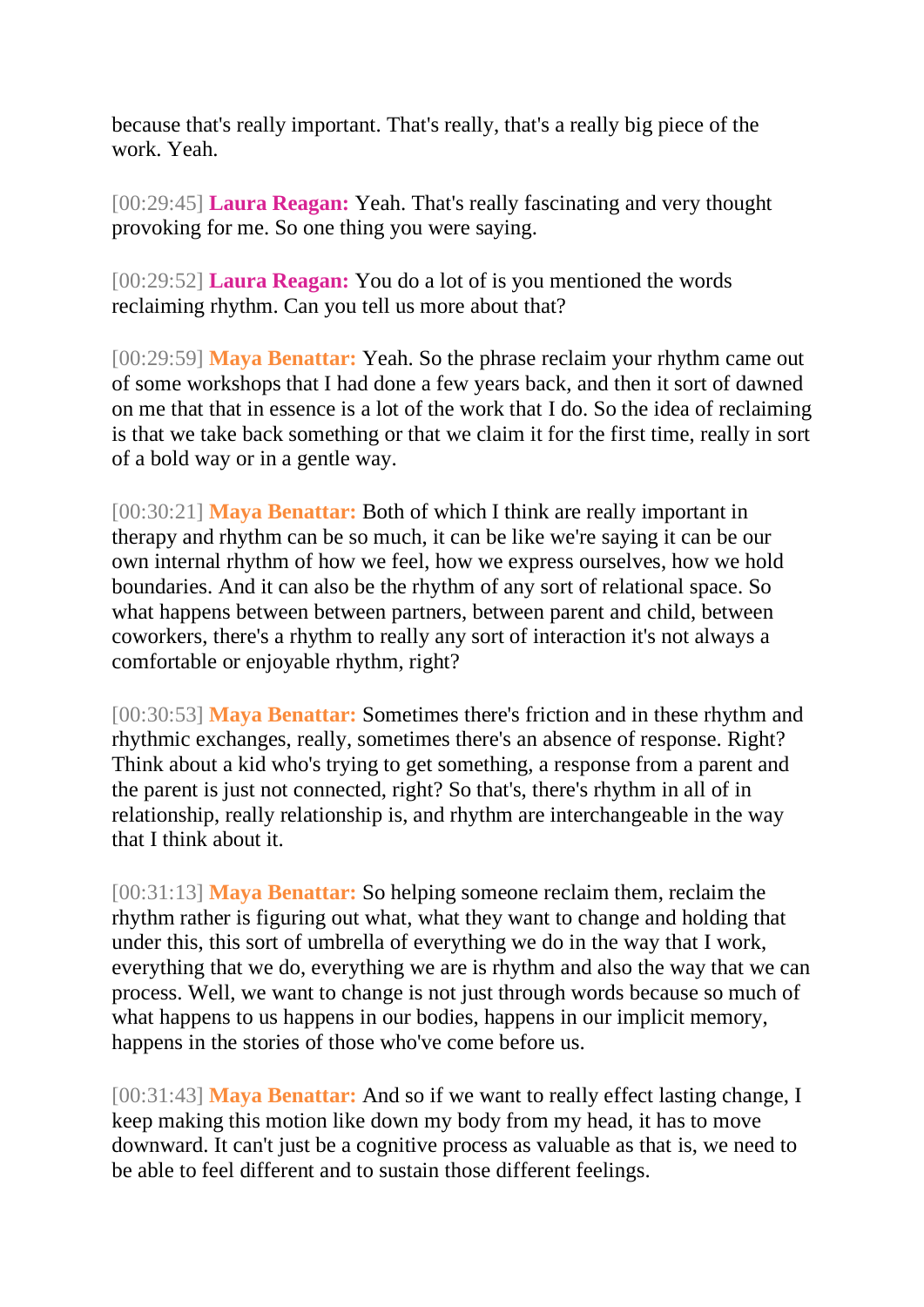[00:31:59] **Laura Reagan:** Yeah. And I just think about how I can remember a certain time when I worked in a very difficult job and I was close to burnout or maybe.

[00:32:11] **Laura Reagan:** Burned out. But I remember I tried to go to Zumba to let off some stress and I, I couldn't move my shoulders and I couldn't move my hips, you know? So it was like, there's a way that you move your body. Like when you walk, when you step, when you dance, that is rhythmic, you know, and it has a predictable rhythm, but when you're so tense up, I was like, this is how I know that I'm really, this job is really stressing me out because I feel like my shoulders are up by my ears and I can't make them come down.

[00:32:43] **Laura Reagan:** And I can't shimmy to say my life and because they just won't move. It's like, relax. It's like rigid.

[00:32:55] **Laura Reagan:** Running a group. Private practice has been a challenging and rewarding experience. And one thing that has made it so much easier is Therapy Notes. Therapy Notes makes billing, scheduling, note taking. And tele-health incredibly easy. If you're coming from another EHR, like I did, Therapy Notes makes the transition incredibly easy.

[00:33:14] **Laura Reagan:** Importing your demographic data free of charge so you can get going right away. My team has found Therapy Notes, very easy to learn. It's intuitive. The customer support is second to none. And that's one of the things that has kept me at Therapy Notes customer for several years now, anytime I've needed to contact Therapy Notes for help with an issue, I couldn't figure out on my own.

[00:33:37] **Laura Reagan:** I've been able to get through to someone and resolve the issue within 15 minutes, 99% of the time. Find out what more than a hundred thousand mental health professionals already know. Try Therapy Notes for two months. Absolutely free. Just click on the link in the show notes or enter the promo code chat@therapynotes.com.

[00:33:59] **Maya Benattar:** Yeah, I mean, and that that's such a great description and that happens, you know, that happens in our bodies and it happens in the patterns in our lives. Right. And so not only is it about figuring out ways to feel differently, but then, like I was saying before, really just unpacking the why, like, what is it that's happening that is causing that, that tension, that the lack of, you know, to go with your, about your shoulders and hips, the lack of fluidity, flexibility, mobility, and all of those words can be used in the context of our feelings and our relationships, right?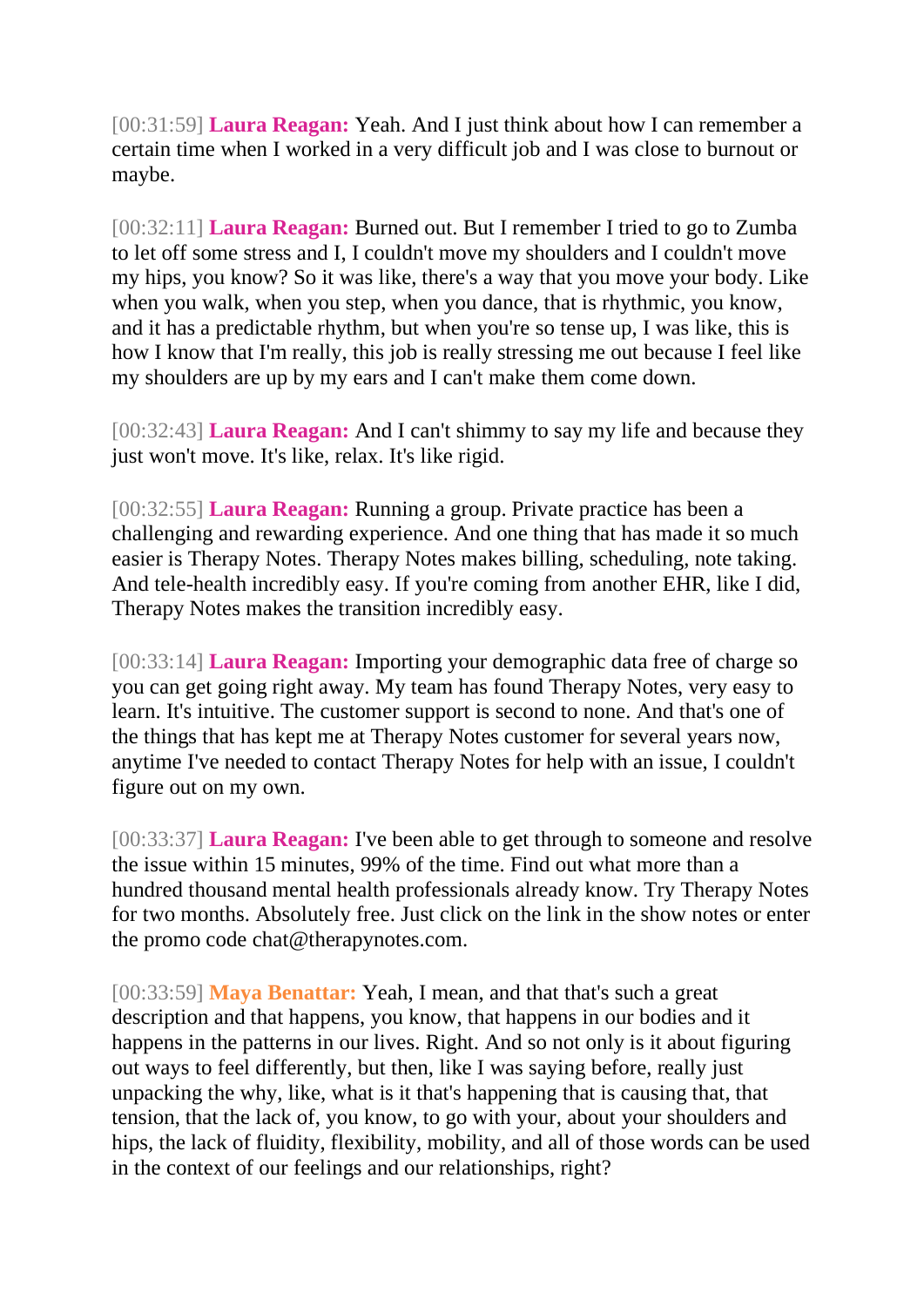[00:34:35] **Maya Benattar:** Like why. Looped into, you know, I'm always anxious. And so for example, and so like also part of the work that I do is looking at the, the difficult stuff and not just talking about it. I think I do often talk with clients. I think there's a lot of value to our words and to making meaning we need to make meaning of what's happening internally.

[00:34:56] **Maya Benattar:** Otherwise it just stays internal, but being able to express. Through music, what we may not have words for or what feels more, more approachable to express it in that sense was backwards. It might feel easier to do express it in music. So sometimes I'll, I'll have clients that say, well, I can find a, a song for it, but I don't actually know what the words are.

[00:35:19] **Maya Benattar:** And it's not for lack of capacity to speak on their part. It's that it's that some of this really runs quite deep. Right? I mean, otherwise, why would there be centuries of musicians and artists and, you know, dancers and all of this? Like, this is a way that we communicate. Creativity is a way that we communicate just inherently as humans, which has reminded me of the book, the world in six songs, the Daniel Levitan book, which is a really, I think, encapsulates in a much more succinct way.

[00:35:48] **Maya Benattar:** Some of what I've been saying about that, we need different kinds of songs serve different purposes. Essentially. It goes through what he categorizes as the six different types of songs and the roles that they've played in human behavior and culture as it's been shaped. It's really interesting book. And so I'll often just go back to what I was saying.

[00:36:05] **Maya Benattar:** I'll often really work with clients around unpacking the tightness, unpacking the stuck places, unpacking the why is it? Every time I talk to my sister, I end up crying or whatever it might be. And so we want to not. Talk about those, but to have a different relationship to the tiers, for example, in that made up example of the tiers of the sister.

[00:36:29] **Maya Benattar:** And so I'll ask people to, okay, let's find a piece of music that connects to the quality of the tears. The tears are really important and you've tried talking about it and you're just in the same loop of you talk to your sister, you cry. And so we'll really slow down, which is such an important part of, of Trauma Therapy.

[00:36:47] **Maya Benattar:** The really the deep slowing down of let's, you know, I might ask someone, can you draw you and your sister, can you, and that's a place for just externalizing the, you know, the relationship, right. Having it out. Out of the head out of the words, and then maybe it's, can you pick a song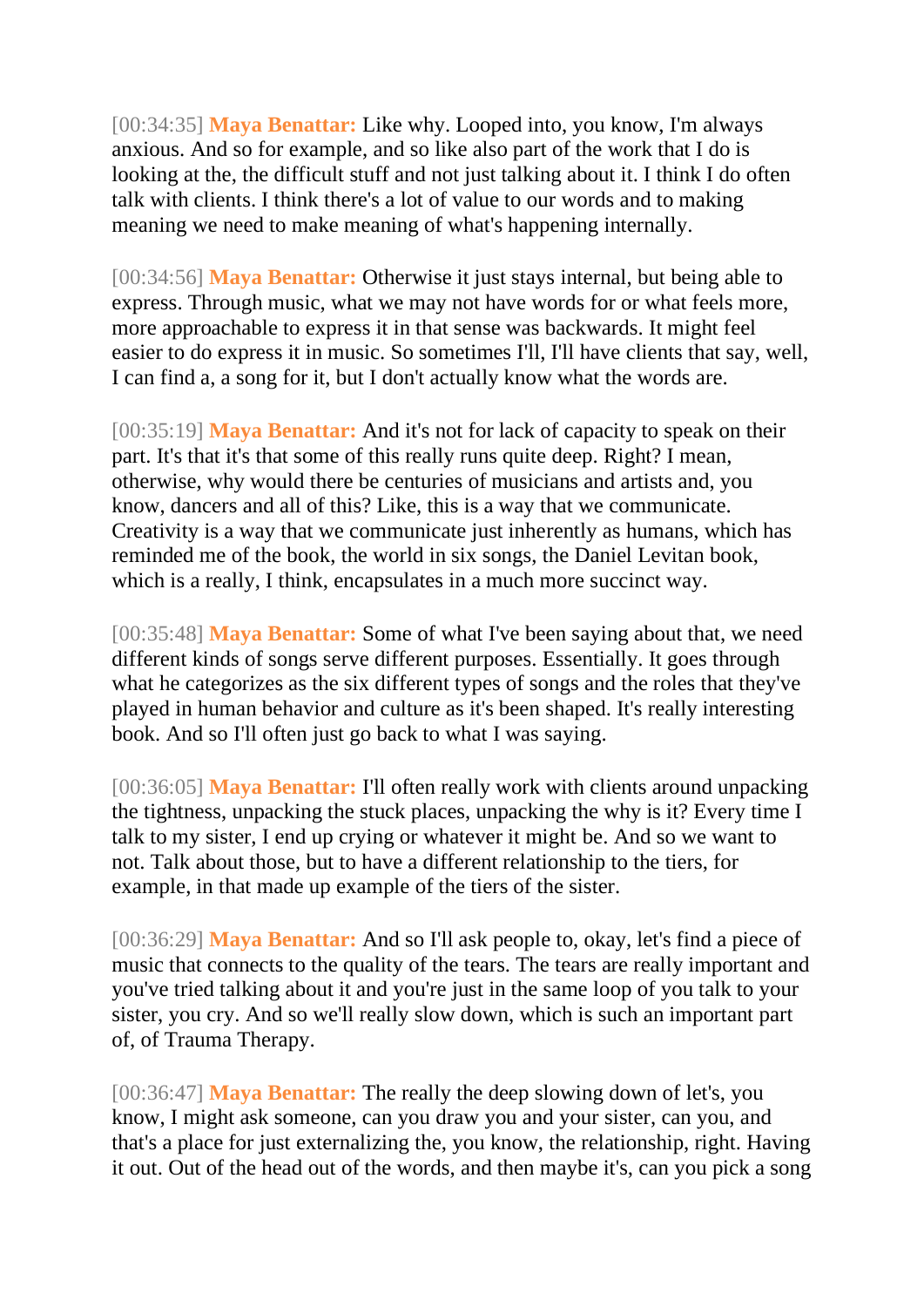or a sound to represent you and represent your sister and then maybe one to represent the two of you together, whereas the give and take, where is the disconnect?

[00:37:13] **Maya Benattar:** Right? Is it a, I get a lot of information and they often get a lot of information just from that slowing down and unpacking of, oh, you know, I'm making up this example as I go along. So I am this really slow, you know, cello piece. And my sister is a SIA song that just popped in my mind. And so we're operating on these different levels and it's really hard for me to, to be around her energy.

[00:37:40] **Maya Benattar:** It's really hard for me to feel some separation between us. I feel like she encroaches on the, or there's a lot of metaphor and even choosing instruments to represent people, choosing instruments, to represent ourselves. And then, so that's a way to explore it. Also, we might use our voice. To represent to explore, not just with words.

[00:38:01] **Maya Benattar:** So using vocal sounds to explore friction, to explore closeness tension, and I'll do this with clients. So this is what I'm talking about now is vocal psychotherapy, which is an intensive post-grad training that I did with Dr. Diane Austin, who is she created, developed and created this method, which is really based around using the voice as a way to heal mostly developmental trauma.

[00:38:26] **Maya Benattar:** Right? So our voice is the first way that we communicate. And ideally we have an attuned parent or caregiver who responds right. Thinking about like motherese and when babies make sounds, and if we don't have that, it interrupts something sort of fundamental internally. So using sometimes really simple vocal sounds to feel heard and seen and held and what that does to the psyche, to the nervous system, to feel really held, to have that repairative experience of, you know, perhaps me singing in harmony with them or me singing like a low tone underneath their voice to really feel that sense of, oh, I'm being held like literally held it can be, wow, it'd be really repairative in addition to what she calls free associative singing, which is where, which is essentially it's from it's free association, but using, using the.

[00:39:19] **Maya Benattar:** So choosing two different chords just to, so we have that back and forth rocking sensation, right. It's a really simple, and then we might sing as a feeling to a feeling or about a feeling. So I've had clients choose to, I want to sing to my anxiety. I want to ask it what the hell it's doing? What does it want?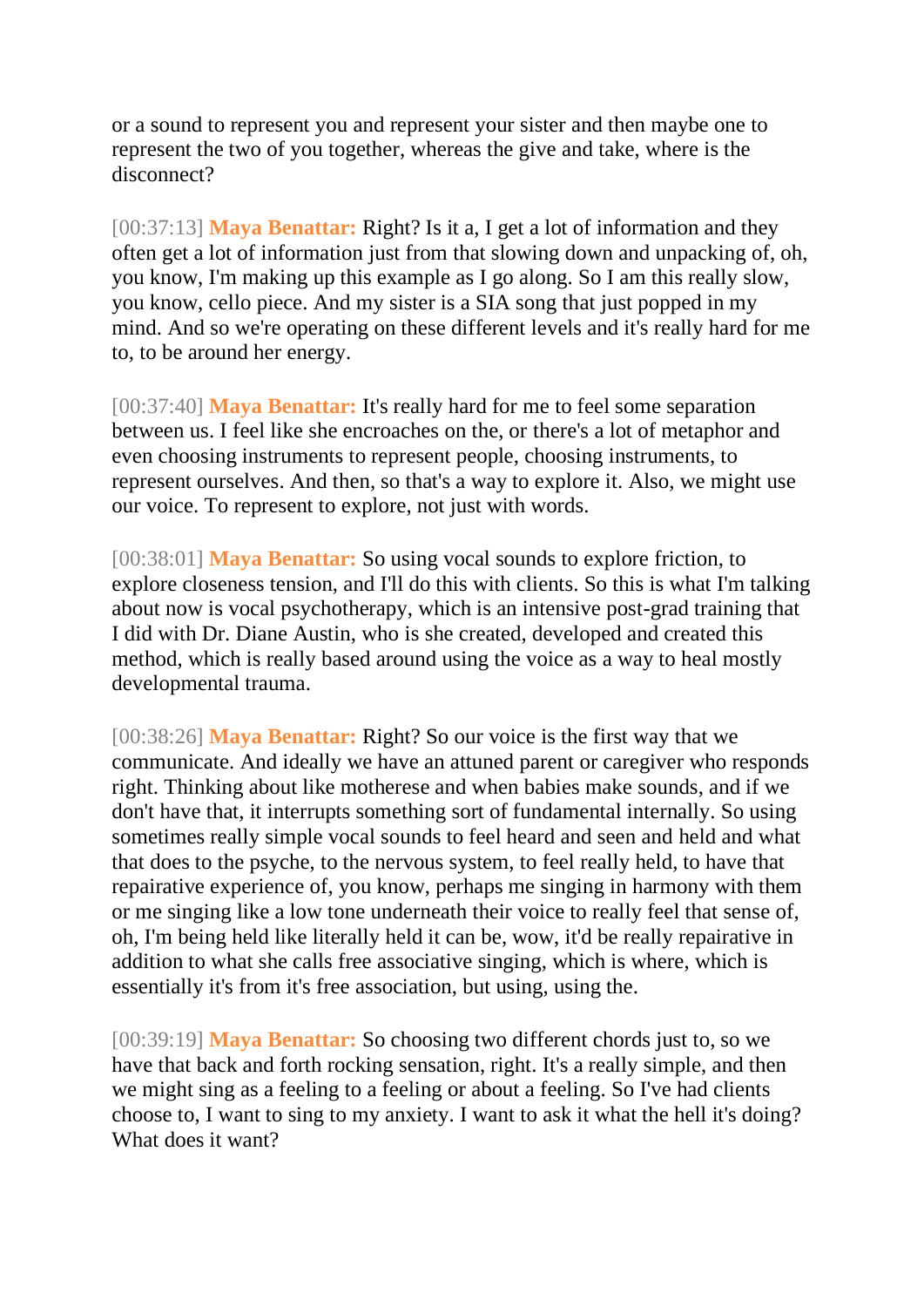[00:39:39] **Maya Benattar:** It's a little bit of parts work, really, but, but in, but in this context of, of music, sometimes they'll want to sing as the anxiety, right? Like singing. This is, and. Getting into the creative process in that way can really bring a lot of really interesting insight into, wow. I didn't think I was going to, I was going to sing that or damn my anxiety really wants me to be careful because of X, Y, and Z or whatever it might be.

[00:40:04] **Maya Benattar:** So it's really a way to get into the body. And when we sing, we're inherently just so connected. Ideally, we're so connected to our bodies, to our breath, to rhythm. Right. And so it allows for a different experience of these repetitive patterns and these feelings.

[00:40:19] **Laura Reagan:** Oh, that is so fascinating. And I'm just like, I'm thinking of silly things, but I'm thinking like, do you know what, if you, aren't a good singer, you want to be a music therapist and you wanted to do this like vocal therapy. Is that, do you, what if you're off key? Like, is that okay?

[00:40:39] **Maya Benattar:** So it's a great question. Do you mean if you want to be a music therapist or if you want to be a music therapy client?

[00:40:44] **Laura Reagan:** Well, I know for the client, I would think that they should not have to be good at singing. That seems, yeah, that just seems like that couldn't be needed. That wouldn't be right.

[00:40:55] **Maya Benattar:** Exactly. No, exactly. For, for clients, you don't, there is no need to have any experience with singing or instruments or anything like that.

[00:41:03] **Maya Benattar:** Some of my clients have played, have experienced with, you know, piano lessons or, you know, are singers, but just as many are not to become a music therapist. Yes. You need to, to be able to, to sing, to be able to pass proficiencies on guitar and piano. As well as if you had a main instrument other than those three.

[00:41:22] **Maya Benattar:** So like I have some friends who are music therapists, who, their main instrument, what they grew up playing and performing was like Viola or clarinet or something. But my main instrument is voice. So the vocal psychotherapy felt really well into my own wheelhouse, but yeah, like to be a music therapist, um, to do vocal psychotherapy needs to be able to sing ideally this thing.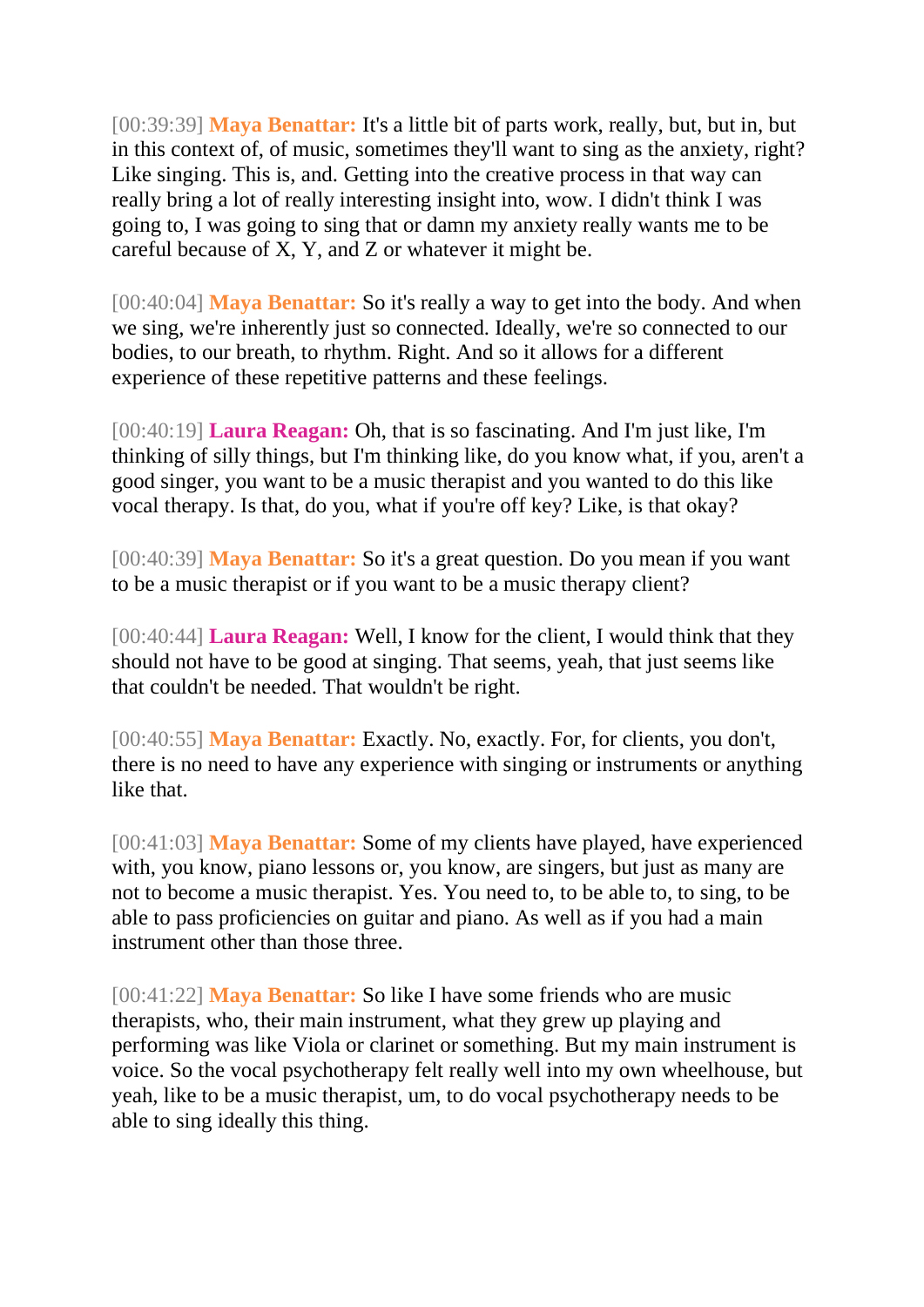[00:41:41] **Maya Benattar:** Well, to be able to hold that container for people, um, it doesn't mean you need to be, I don't know, Andrea Bocelli or something like we don't need to be sort of why that example came to mind. Don't need to be an opera singer. But to feel it's an instrument just like, right. And just like any tool you might use as a talk therapist needed to feel proficient and comfortable with it.

[00:42:03] **Maya Benattar:** So yeah, that, that is important.

[00:42:06] **Laura Reagan:** Wow. That's so interesting to me. Cause I'm when you said like maybe I'll sing in harmony with harmony with them. I thought, what if you're not accustomed singer like, cause you, so now I know you would need to be, to be able to do that anyway.

[00:42:21] **Maya Benattar:** Yeah. Definitely. To be able to do that, it doesn't need to be perfect.

[00:42:24] **Maya Benattar:** Like I think there are times when I will sing in this. With someone, because that really mirrors the, the frustration that they're experiencing. And I can give them more of that experience. But yeah, like I, I know how to do that. I, before I trained as a music therapist, I spent, gosh, um, I don't know, seven, eight, something like that years doing voice lessons and competitions and musicals and stuff.

[00:42:46] **Maya Benattar:** So I feel pretty comfortable with my voice, um, is not about me performing or, you know, showing off or anything. But the fact that I feel comfortable with it means that I can use it as a tool really intentionally and in a really nuanced way. And that's everything from doing vocal psychotherapy exercises with clients, which can go very deep to teaching a client, you know, a really simple humming exercise, right.

[00:43:10] **Maya Benattar:** Which is more like polyvagal stuff of, you know, w why do you notice sensation when you Hom I'll do it with you? And I need to feel comfortable with that. And that stuff is, is much more, much more simple. And it, that maybe it matters a little less if you're on a particular pitch, but sometimes that can feel really soothing for people, right?

[00:43:28] **Maya Benattar:** Like to be able to feel, you know, as I exhale, I just let out a really gentle home, right. That it's, repatterning these, these experiences that a lot of times people have experienced trauma don't feel safe in their. And so to have these experiences of, I can feel safe in my body, I can feel, and then not only safe, but pleasure.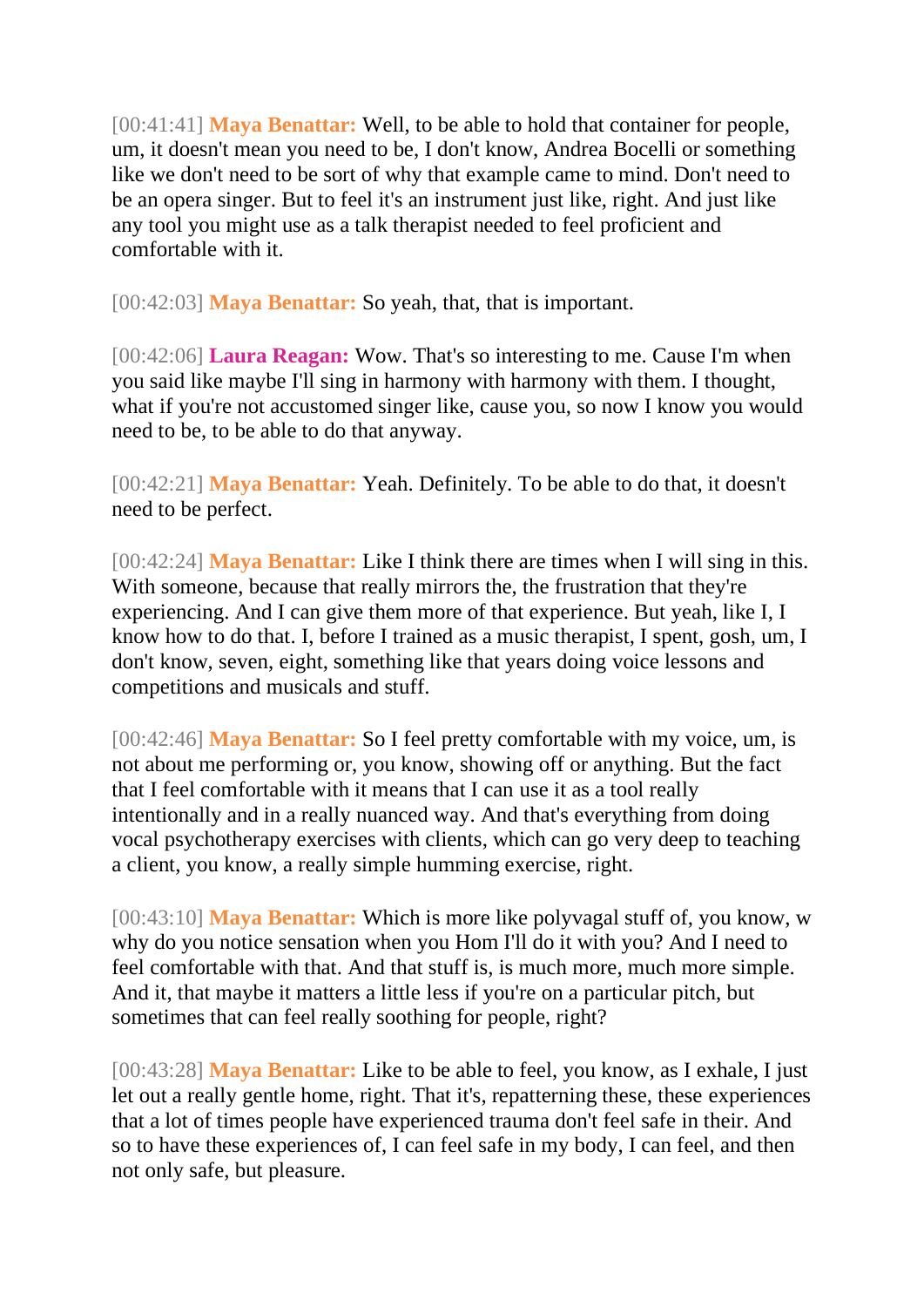[00:43:48] **Maya Benattar:** I can have experiences of pleasure and joy and excitement, and that's ultimately what we want for our clients. And so music is, is a really, I think, natural way to do that because it's so often will connect us to that. It does also, and I think maybe a direction for us to speak to is that music also holds so much, so much space and possibility for holding feelings that, that are difficult.

[00:44:14] **Maya Benattar:** I don't, you know, I want to, if it's okay to speak a little bit to that, because something, I often hear a little less these days, but something I've often heard is, you know, oh, you must just make your clients so happy. Um, and I think that speaks so much to like a lot of people have had really positive experiences with music in their life.

[00:44:33] **Maya Benattar:** Like I said before, music means something to them, connects them to joy. Dance makes them smile. I am 150% for that is, but in the work that I do and the trauma work that I do, especially music also holds so much space for, for sadness. For grief, for loss, music can bring people to tears. It can hold them in their tears, right.

[00:44:55] **Maya Benattar:** Help them feel understood and held by the music. And that's a big part of this work that I do as well, that we need to build internal resources. We need to build the capacity for joy. I think that's something that Janina Fisher writes about a lot, right? The capacity for joy, not only in the world, but in the therapy session, that is so, so important, but we also need to be able to heal the stuckness and heal the patterns.

[00:45:22] **Maya Benattar:** And so often the way that I'll use music with clients is also around exploring the difficult places, finding a piece of music that holds them in the sadness. So we might do music and imagery. Called Rican. Oh my gosh. What is it called? Educative music and imagery. Goodness. And that is more about staying with something that feels difficult.

[00:45:45] **Maya Benattar:** So that might be a difficult feeling, memory, sensation, relationship, any of those? We choose one and sometimes it's really hard just to choose one, but we really winnow it down. Right. Just finding a small, small moment, a small thing. And then we find a piece of music that, that really holds them in that feeling.

[00:46:05] **Maya Benattar:** And that alone is hard, right? If you've been feeling sad for a long time, why on earth would you want to stay with the sadness? And I'll tell clients, the idea is not to, to keep you there forever, but we need to, if we want to move out of patterns, we need to understand what's happening. We need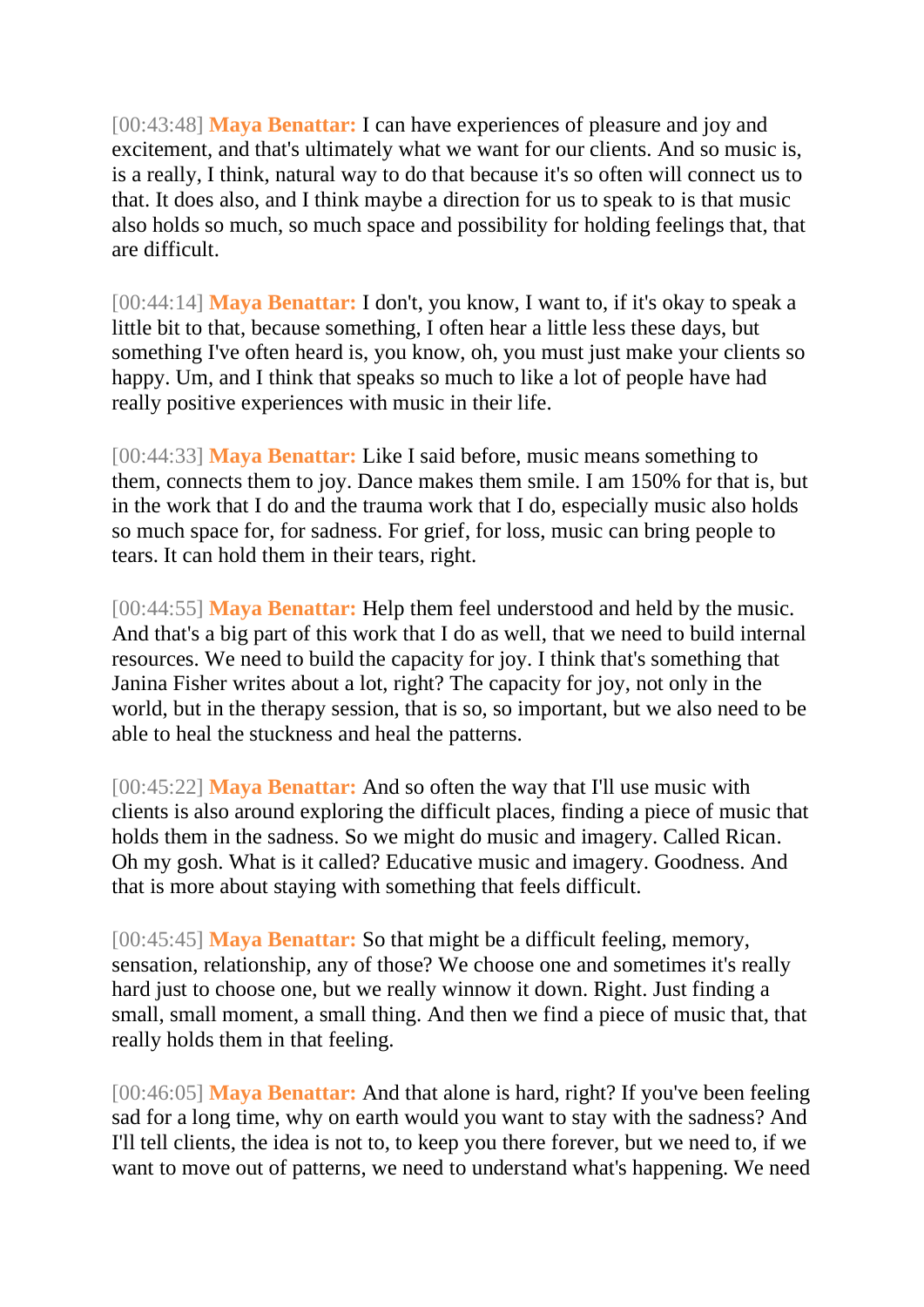to understand our relationship to it because that feeling as much as we may not like it is likely serving a purpose.

[00:46:26] **Maya Benattar:** Maybe it's serving a purpose for a younger part of ourselves. Maybe it's serving a purpose for, you know, it's serving some sort of a purpose, right. And we have some sort of a relationship to it. And sadness in particular sadness, anger are two big ones that are particularly tricky for people. And so being able to have a different relationship to it, right.

[00:46:48] **Maya Benattar:** Perhaps. A lot of clients for whom anger is really difficult, oftentimes because they were not allowed to be angry as kids, or they had experiences of other people's anger that were really overwhelming or terrifying or dangerous to them. And so being able to have an experience of anger, so finding a piece of music that connects to anger.

[00:47:09] **Maya Benattar:** And so now we're working with music. That's like a little less pleasant again, probably not Stravinsky's Firebird, but never say never, but music that's a little more evocative. It's got a little more friction tension to it. You know, a little I'm like rubbing my fingers together a little. Something, something that evokes and holds in that feeling of anger or anxiety, and then it's the staying with it so that we can learn about it and have build a different relationship to this difficult feeling.

[00:47:37] **Maya Benattar:** Because ultimately we want to ideally to have the capacity to feel angry without it being overwhelming, to feel sad without getting swept under for weeks and weeks and weeks, right. Having that breath of, of emotion is what makes us human. Right? It's not realistic to say I'm always going to be happy. We need to be able to feel these other feelings.

[00:47:59] **Maya Benattar:** And to understand them. And so music and imagery is a really lovely way to feel understood the music helps clients feel understood and held in that. And then they'll create as they listen an image that connects to that feeling that represents that, feeling their experience of it. Again, just connecting them to, I can feel this anger in my body, but I'm still here.

[00:48:22] **Maya Benattar:** I'm okay. Right. The music also in that it has a clear beginning and an ending it's a very safe container, right? So we're not just sort of endlessly talking about it or endlessly, you know, creating images about. But there's really safe container of, I can, wow. I can, I can feel this. I can stay with this for three minutes.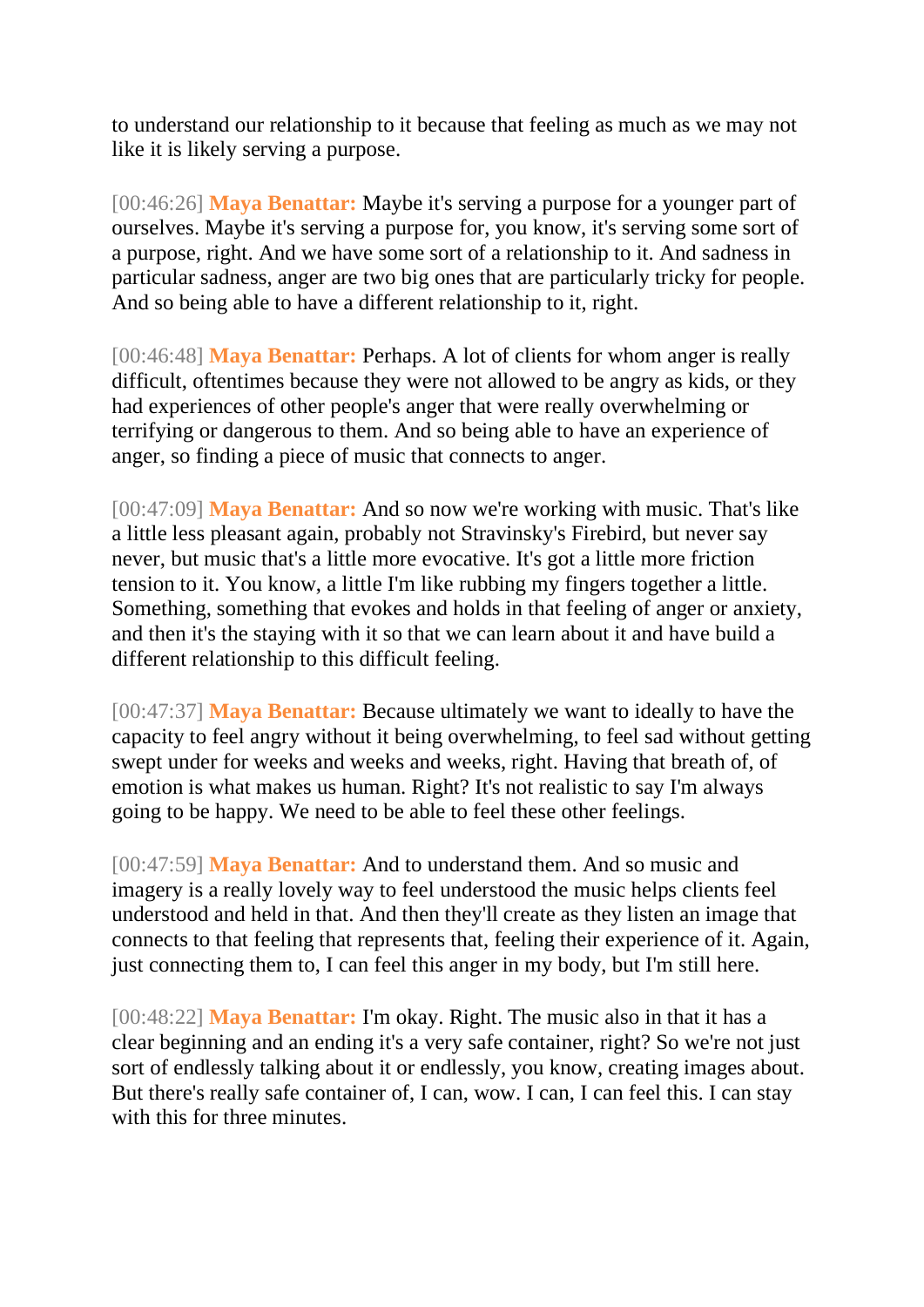[00:48:40] **Maya Benattar:** I was okay. Right. To feel that like, wow, maybe I even like enjoyed it. It was a different experience of anger, um, to have to have a piece of music that really reflected that. And no one ever let me feel angry. I was in fact criticized for being angry and wow, this is different. And we always want to highlight and pay attention to what's different in this work.

[00:49:00] **Maya Benattar:** Right. Cause that's where the seeds for change. That sounds so hokey as well. But that's where the possibility for change really exists.

[00:49:07] **Laura Reagan:** Yeah, absolutely. So just out of curiosity, like what's an example of, of a song that might someone might use for anger. I just think that if I hear the song, what it is. It helps me conceptualize it differently.

[00:49:22] **Laura Reagan:** I mean, I know it's unique to the person, but I was just wondering if it's like Metallica

[00:49:27] **Maya Benattar:** or it can be, I mean, so again, like I will ask clients, like, is there something from your music that really connects you to anger and sometimes they've got something right? Like sometimes if it's Metallica sometimes.

[00:49:39] **Maya Benattar:** Oh, goodness. Yeah. I mean, Lincoln park, like sometimes often I will work with music that doesn't have words. So songs are incredibly valuable and I stand by everything I've said about songs thus far, but they add a whole nother layer with the lyrics. Yeah, right. And so sometimes we want to work with, with lyrics, right?

[00:49:58] **Maya Benattar:** Sometimes the value of like they're singing about me or to me, or for me is so powerful. Sometimes it's too much. Or sometimes there is a disconnect between the lyrics and what the music sounds like. So sometimes I'll work just often I'll work just with instrumental music. It kind of simplifies it a little bit and I will offer people options.

[00:50:19] **Maya Benattar:** So, so your question was like an example of a, a piece of music. Yeah.

[00:50:24] **Laura Reagan:** Or it could be like a T you know, a description of what music that might hold the anger could feel like, is it fast speed or is it a,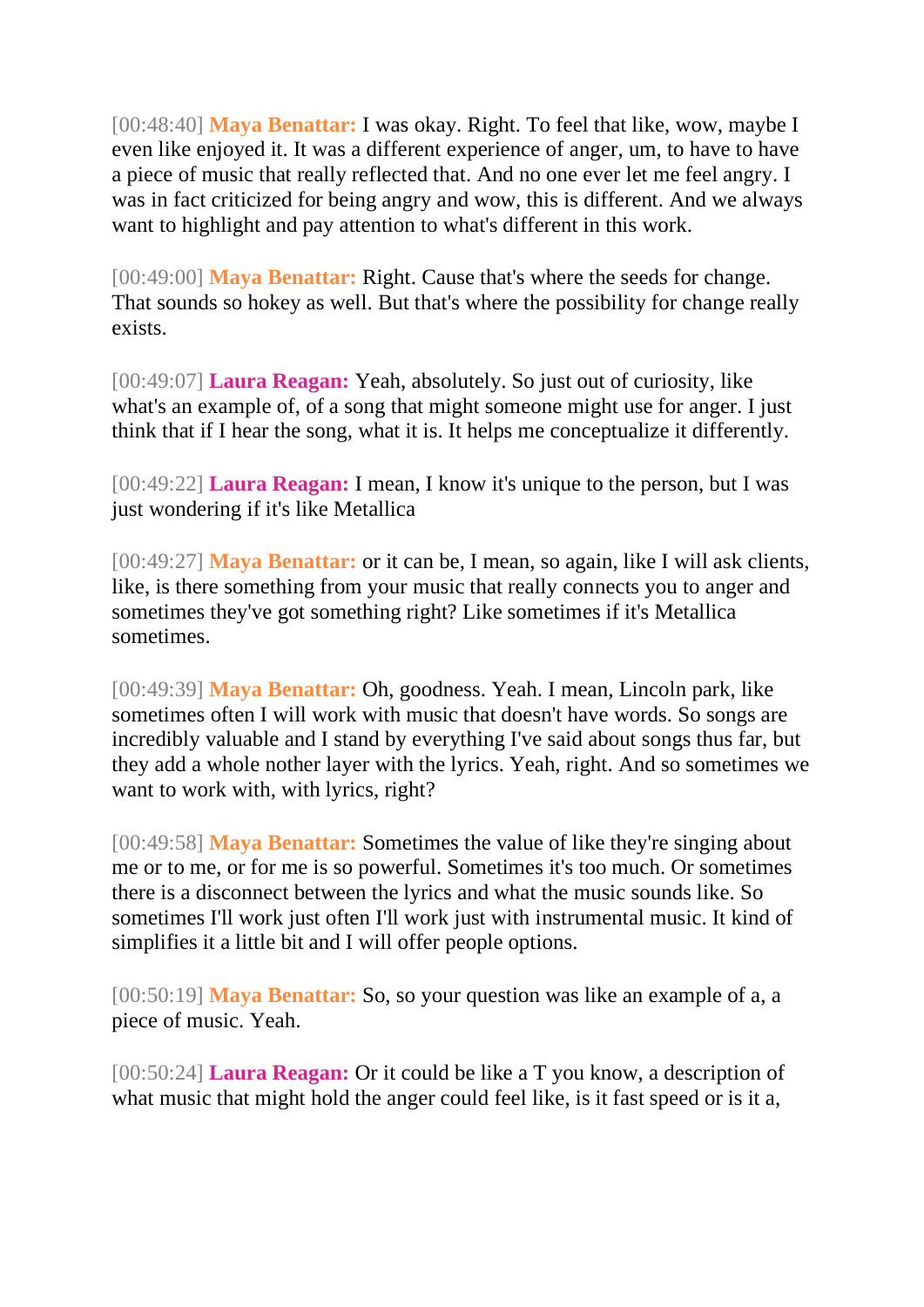[00:50:34] **Maya Benattar:** if, you know, everyone's experience of anger is different. Right? So for someone I'm trying to find a, an answer, but also like a authentic answer.

[00:50:44] **Maya Benattar:** So for someone, their experience of anger might be like really fast and driving and persistent and relentless and kind of that like, and so then we find a piece of music that matches. A piece that comes to mind is, um, oh my gosh, what's it called? It's a piano piece called every day by Carly commando. I think that's it.

[00:51:02] **Maya Benattar:** And so it's just a sort of relentless, it's almost six minutes long. It's like piano piece that just kind of doesn't let us right. Persistence and energy to it. Right. It's just, um, if that matches someone's experience of anger, we use that, um, someone else's experience of anger might be like so uncomfortable in their bodies and kind of like grading and frictiony and oh, like one of those.

[00:51:26] **Maya Benattar:** And so maybe what might resonate in this. This is all with like giant maybes on it. There's a Kronos quartet piece called lullaby. Ironically, it sounds nothing like a lullaby and it kind of has that like kind of grading, like quarter tones stuff going on. I believe it's, um, based off of an Iranian Iranian folk song.

[00:51:50] **Maya Benattar:** And so, and it's, um, a string quartet and it has a lot of that kind of like quarter-tone so like kind of the notes between Western scale notes, if that makes sense. And, and that might more match anger for someone else. So I never presume to know. I always tell them, I don't assume I offer options. I always say I didn't compose any of these.

[00:52:11] **Maya Benattar:** I'm not going to be offended if you say no. Like I, and for some, then that's a big thing actually. Cause for a lot of people being able to say no, It's a big thing, right? It may not have been okay. It may not still not be okay. So to be able to get really

[00:52:24] **Maya Benattar:** intentional

[00:52:25] **Laura Reagan:** practicing boundaries.

[00:52:28] **Maya Benattar:** Yeah, absolutely practicing boundaries.

[00:52:30] **Maya Benattar:** We might spend 20 minutes on just like going through different, different options. I usually just put like a snippet, so it's not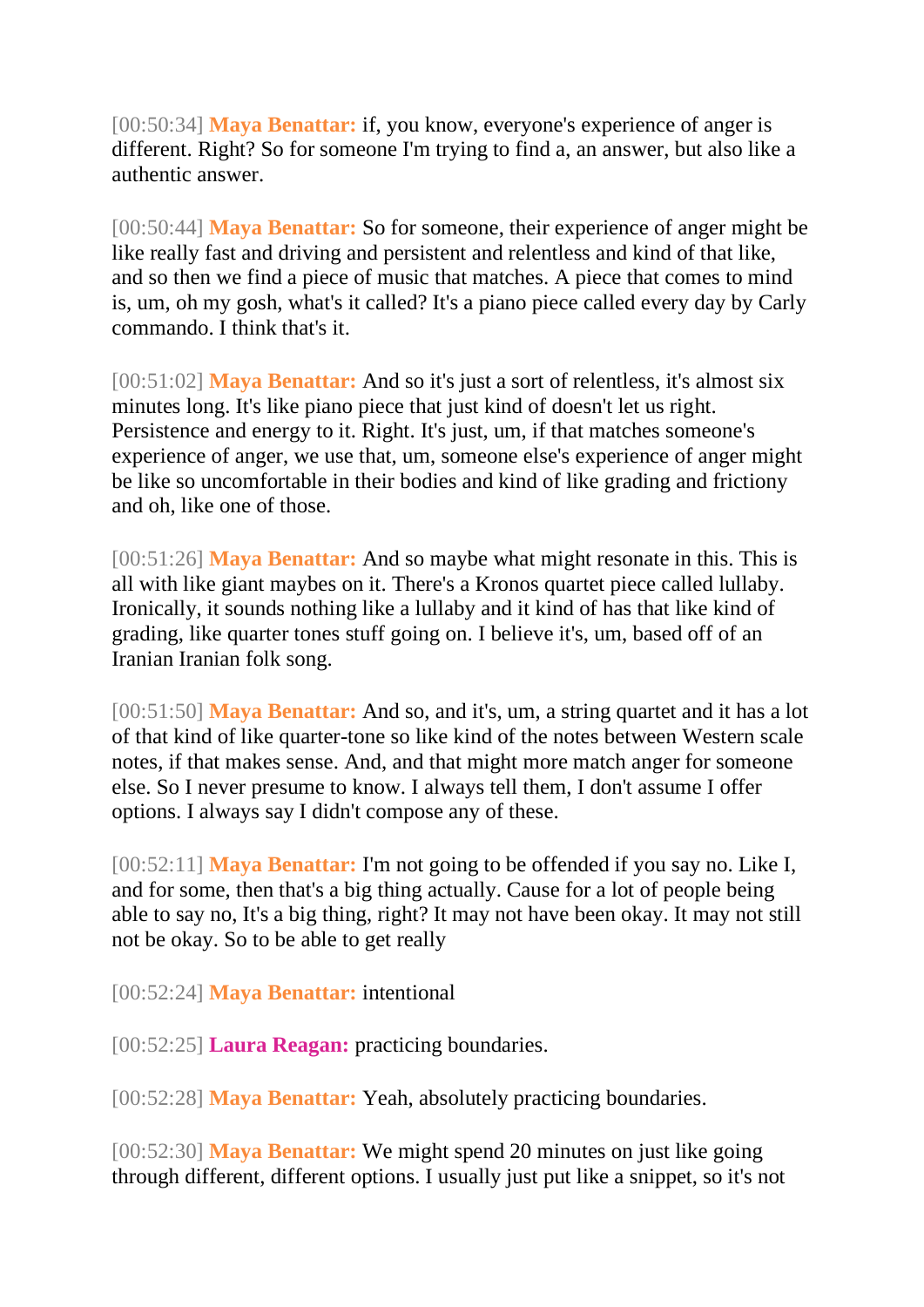like we listened to the whole thing, but being able to say no, have that be heard and, and held. And for that to be safe is absolutely practicing boundaries and also valuing themselves.

[00:52:46] **Maya Benattar:** Right, which is part of boundaries as well. Like this really matters. And I'm going to take the time to slow down and be curious about my feeling and be curious about what might match it. And they may not have had those experiences either of like, this feeling is important and I'm important and I am valuable.

[00:53:03] **Maya Benattar:** And so I'm going to really take my time.

[00:53:05] **Laura Reagan:** Yeah. Yeah. As you're saying that I can just picture, like, if one is very anxious and uncomfortable with making a decision, which is common for trauma survivors who, you know, there was no, there was never a safe option. So it was like, you know, for so many of my clients and people, I know who've grown up in that kind of environment.

[00:53:24] **Laura Reagan:** It's like, you know, You know, you might, if you step this way, it's going to be bad. And if you step this way, it's going to be bad. So you just, it isn't safe to make a decision. So then you want to rush through just whichever one you'd like, or that one. Yeah, this is fine. This is fine. And you know, so to sit with the discomfort of that, even, and trust the therapeutic relationship and the process to be able to go, well, what do I like?

[00:53:50] **Laura Reagan:** I mean, that's, that could be months and months of work,

[00:53:52] **Maya Benattar:** I think right there. Of course. I mean, that, that is generally not something we do straight up, straight away because. Like you said the relationship, the feeling safe with me feeling comfortable. That's so important. If we don't have that, we really don't have anything.

[00:54:06] **Maya Benattar:** So this work happens in stages. Right. And so getting to the place of working with anger, anxiety, probably, I mean, everyone is different, probably doesn't happen right away. And always, you know, the option I always have. I'm a really good improviser, both musically and otherwise. And I always have another option up my sleeve.

[00:54:27] **Maya Benattar:** So if it's too much to pick a piece of music that connects to anger, anxiety, then you know, what, if I, you know, what if I just play it on an instrument, you don't have to touch an instrument, but what is it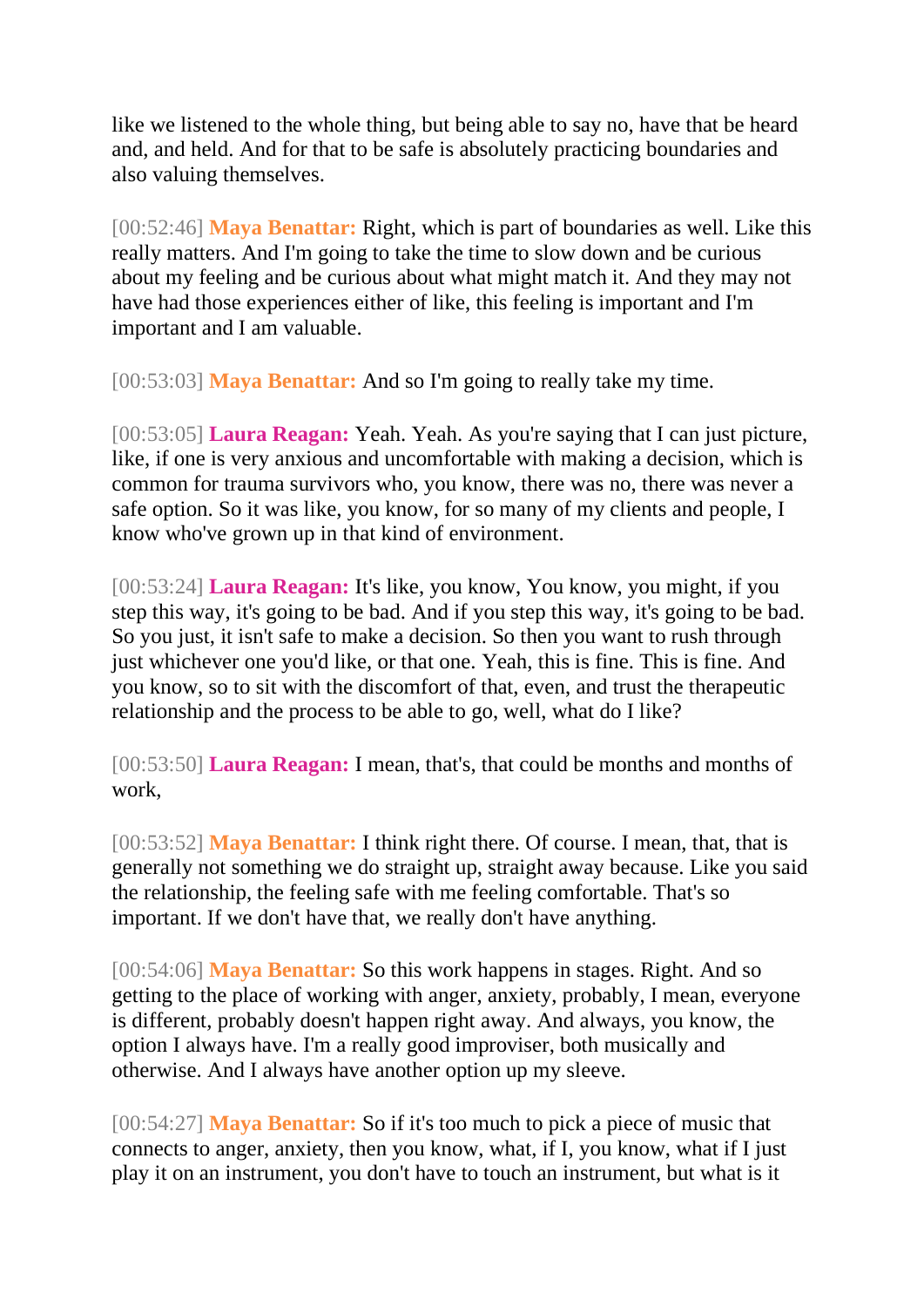like to just hear me play it just for like 30 seconds? And we see how that is, right? Because that's, it's a little farther removed, right?

[00:54:44] **Maya Benattar:** Yeah. Trusting that like, I can, I can take it. Right. And I'll say like, I'm okay with playing your anxiety. I'm not scared of it, which symbolic. Right? Like there's a lot of, there's a lot of power in that. I'm like, wow, am I, it isn't scared of my feeling. I've been scared of this feeling my whole life for good reason.

[00:55:00] **Maya Benattar:** Right. And so there's a lot of metaphor and symbol symbolism that happens in this work of like both of us literally playing, um, with these feelings, be exploring them, getting creative around them, getting to know them sometimes when doing music and imagery, I'll do it. I might do it with a client if I feel like if they ask of course.

[00:55:21] **Maya Benattar:** But if I feel like that might be helpful and supportive, I will offer like, do you want me to. You know, to do this with you. And sometimes that's so that's so grounding that's so that's the word that I want. They feel less alone. Right? And if they've always felt alone with their feelings to know that I'm listening to the same music, I'm creating an image.

[00:55:43] **Maya Benattar:** I'm not scared of it. It can feel just really like we are on this. We're figuring this out together. We're on this journey together. And so much of the experiences of trauma at any age. Is feeling alone is feeling on heard or not believed or unseen. And so to really, to share in that can be incredibly powerful.

[00:56:04] **Laura Reagan:** Yeah. I'm just realizing how much vulnerability it really. I just started thinking about if my therapy. It's not a music therapist where to say, you know, share with me like a song that's meaningful to you. I probably would be like, you know, and it, and I might be like, oh, like part of me might be like, I want to share this.

[00:56:25] **Laura Reagan:** I want my therapist to know about this special thing for me. I know this isn't exactly what you're talking about, but I'm just thinking about the vulnerability of it. And then for the therapist to like, for me to sit there while he, he, my therapist is man listens to it. Oh, that just feels like, what is he thinking?

[00:56:46] **Laura Reagan:** Or whatever, you know, all that stuff. It's like funny what it can just like bring up when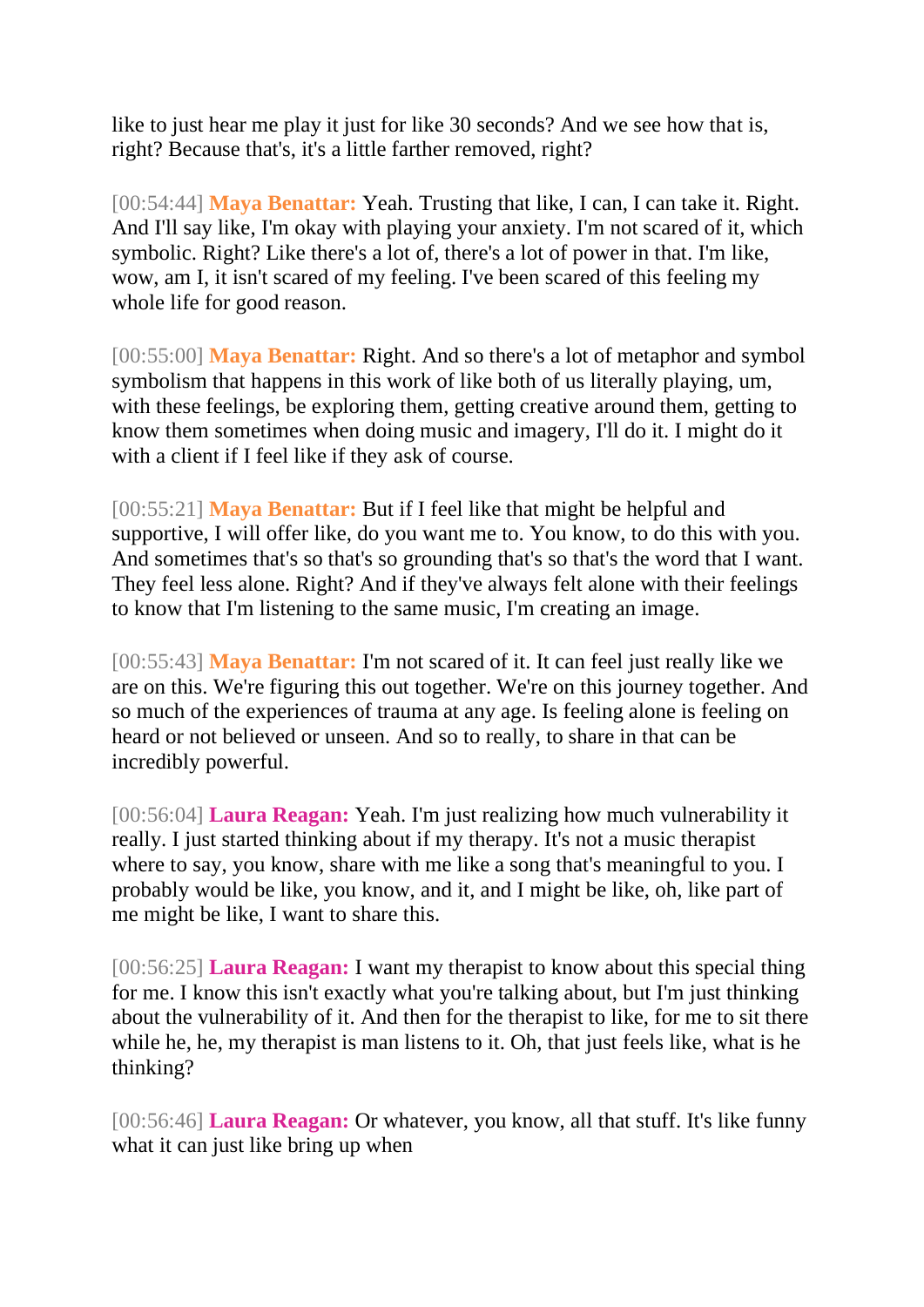[00:56:52] **Maya Benattar:** you're not expecting. She is really evocative. It's really intimate. It's really hard at all. And that can make it be very vulnerable. And it's a fine line, right? Like if we're not in therapy, if we're not working with something that, that feels new and potentially a little vulnerable in some way, then we're probably just looping the same.

[00:57:11] **Maya Benattar:** Yeah. And I always tell clients, we want to find that space. I don't want you crawling out of your skin. You know, like that's, that's not helpful, but if you're feeling too much in your comfort zone, then that's also not that, not that that middle people, I want people comfortable, but also like gently nudged, if that makes sense.

[00:57:29] **Laura Reagan:** Like, it's like yoga, it's like to your growth edge, but not injury.

[00:57:33] **Maya Benattar:** Yes, exactly. Thank you. That's much better.

[00:57:38] **Maya Benattar:** Yeah. We want to find that space and to be able to come back, right. Like yoga, such a great, great example. Right. Because, you know, I love when teachers are like, come back to child's pose at any point, which I do frequently. Um, and so, you know, and that's really, that's kind of like the, the. Of of therapy really of any kind of therapy, but particularly one which stretches your, your comfort zone.

[00:58:01] **Maya Benattar:** Right? And so we might, you know, if I'm working with someone, we will start, we might start a session with like feeling, getting comfortable and grounded. I might ask them to share, you know, what's something you've been listening to this week really like low key, not something that, you know, connects to a certain feeling.

[00:58:15] **Maya Benattar:** Boom, Hey, what were you listening to before we, before we started? And then we might go into to some more, you know, difficult, vulnerable stuff, but we always have the option to return back to places of comfort, both in the body and in music and in our relationship, and then to go back and forth. Right. And that's part of the whole process is figuring out when do we look at something that feels difficult?

[00:58:36] **Maya Benattar:** When do we come back to a familiar and calming place? And in the way that I work there, isn't a prescriptive way, a preset way that we do that. We're both of us figuring it out together in the most. And I figure it out individually for each client, because they're all so different and they're all in different, you know, week to week as we are all of us as humans.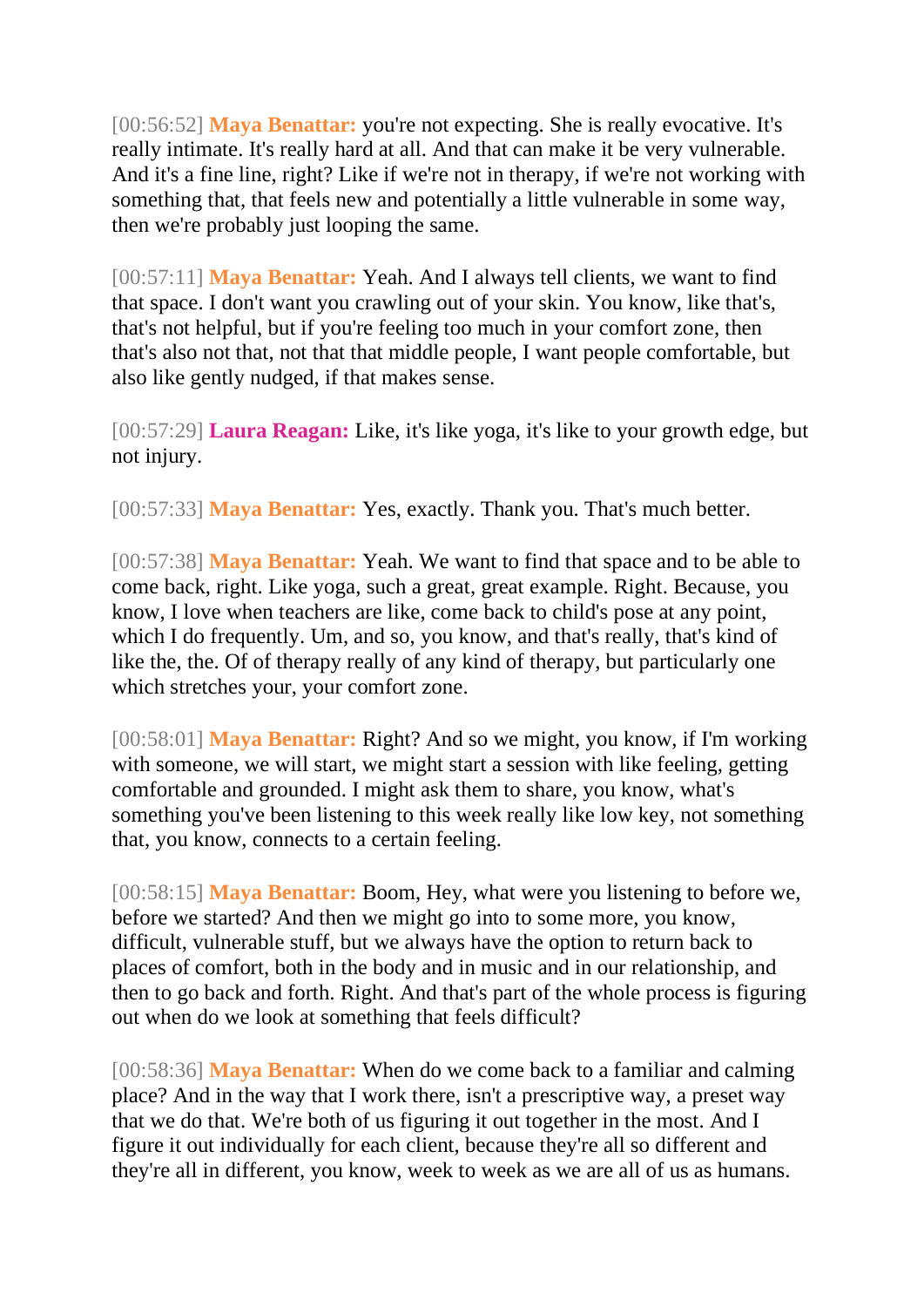[00:58:56] **Laura Reagan:** Yeah. So interesting as you were saying that, and you and I are on video, even though the audience won't see this, that you were moving to, when you were saying, you know, we can be in the comfort and then we can be in the emotion and you know, it was rhythmic in the way you were demonstrating.

[00:59:13] **Maya Benattar:** I move a lot.

[00:59:14] **Maya Benattar:** I talk a lot with my hands. Yeah. Yeah. And I, it, it, it is. Yeah, I mean, there's rhythm and so much of, of what we do. And just, I often will kind of do, you know, like the figure eight motion for clients around, around moving in and out of vulnerability, right? Because we want to be gently challenged. That's why they're there.

[00:59:35] **Maya Benattar:** They want to be gently, at least some part of them wants to be gently challenged so that there can be change. And then they also want to feel safe because that is our deep human need is to feel safe and to feel held. Right. And again, that can be so repetitive for someone who didn't have that. He still doesn't have that.

[00:59:51] **Maya Benattar:** And so we go back and forth, right. And the music can just really hold both of those spaces. Like you said, it can be so vulnerable to share. It can be so vulnerable to use. Um, to pick a piece of music to, you know, to draw what a feeling looks like. Yeah. It's vulnerable. And the spaces in which we're, we are vulnerable are the spaces in which there is the potential for change.

[01:00:14] **Laura Reagan:** Yeah. I love it. Um, I'm just sensing, like, it's like, you know, that titration, like you were saying about the window of tolerance, that's like you get a taste of this discomfort or sensation or vulnerability or whatever it is, pain, sadness, fear, anger, whatever. And then you go back to the safety and the comfort of the therapeutic relationship and the familiar and now, and that gives you the like strength and trust to be able to try again a little bit differently or a little bit more or whatever. So

[01:00:48] **Maya Benattar:** Exactly. Yes. And thank you for bringing the word titration. And that's often a word that I'll, that I'll teach. Because the tendency often in trauma work is to, you know, to kind of jump headlong down the rabbit hole, to retell the story. And, and that tendency makes sense. But also we want to, to interrupt that pattern.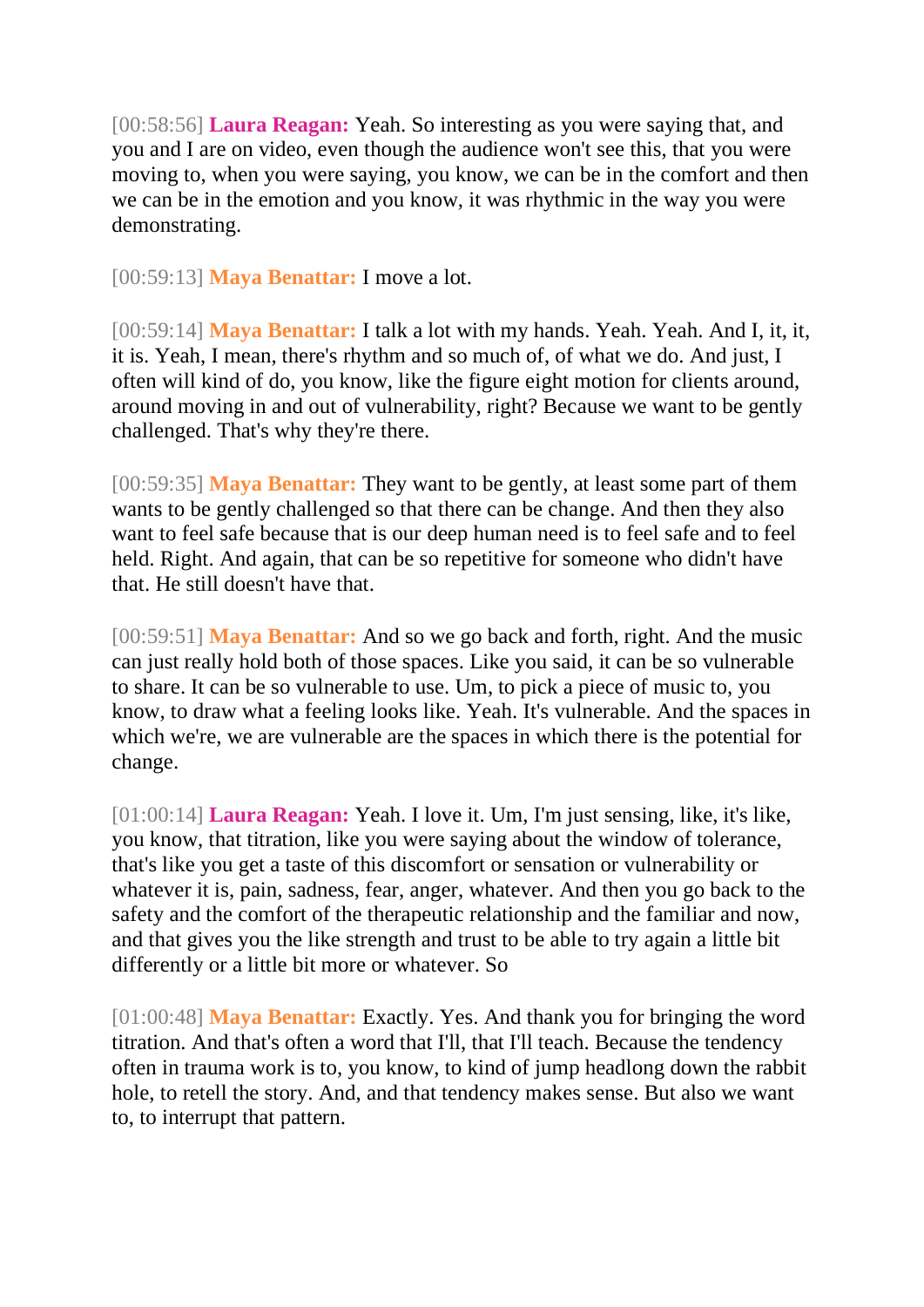[01:01:08] **Maya Benattar:** I want to interrupt that pattern of, we don't want to, I don't want you to just tell me the same story. Um, I want to hear the story of the story matters, but doing in a way that feels safe. So I'll pause people and say, what's happening in your body as you're talking, or what's happening to your body as we're listening and, and just really, you know, doing little chunks at a time.

[01:01:27] **Maya Benattar:** And then over time, linking. Those pieces together.

[01:01:31] **Laura Reagan:** Exactly. I just want to underline that, like it's the, when you have, when one has this urgency to tell the story, and then they start telling the story and they're like barely stopping and, you know, they don't, maybe don't even seem to show any emotion as they tell it, but, you know, and then this happened and then this happened, then this happened, then this happens like that's, that's reliving re-experiencing, that's not, you know, being in your window of tolerance and feeling the emotions connected with it.

[01:02:00] **Laura Reagan:** That's just re-traumatizing

[01:02:02] **Maya Benattar:** right. And to think of, you know, think of that in rhythmic terms to kind of maybe come, come full circle. And exactly. If, if you're someone, if a client is retelling the same, you know, the story and just kind of a fast pressured way, there's no breath. The rhythm to that, right? If we, if you and I were to play and I'm making the gesture with my hand, right, there is no breath in there.

[01:02:23] **Maya Benattar:** And what, what does not avail? There's so much, it's not available to us. If we're not really connected to our breath, obviously they're breathing. I always tell clients like, you know, unless you've passed out, you're breathing in some sense. But if we have that sort of relentless rhythm, then you aren't connected to, to feeling your body, to feeling your breath.

[01:02:42] **Maya Benattar:** And so it's, it's playing around with the pauses, right? Like interjecting a little bit of like a in musical terms, like putting a rest in the middle of that, that measure. Right. Or having there be a long, a held for motto, like, you know, to think in musical terms, which we don't have to, but the pauses. Right.

[01:03:02] **Maya Benattar:** And how is even that, which is so subtle, but so important that shifts the. Right. So then, then the nervous system gets a different experience of a story they may have told so many times or never. Right. And so then, and I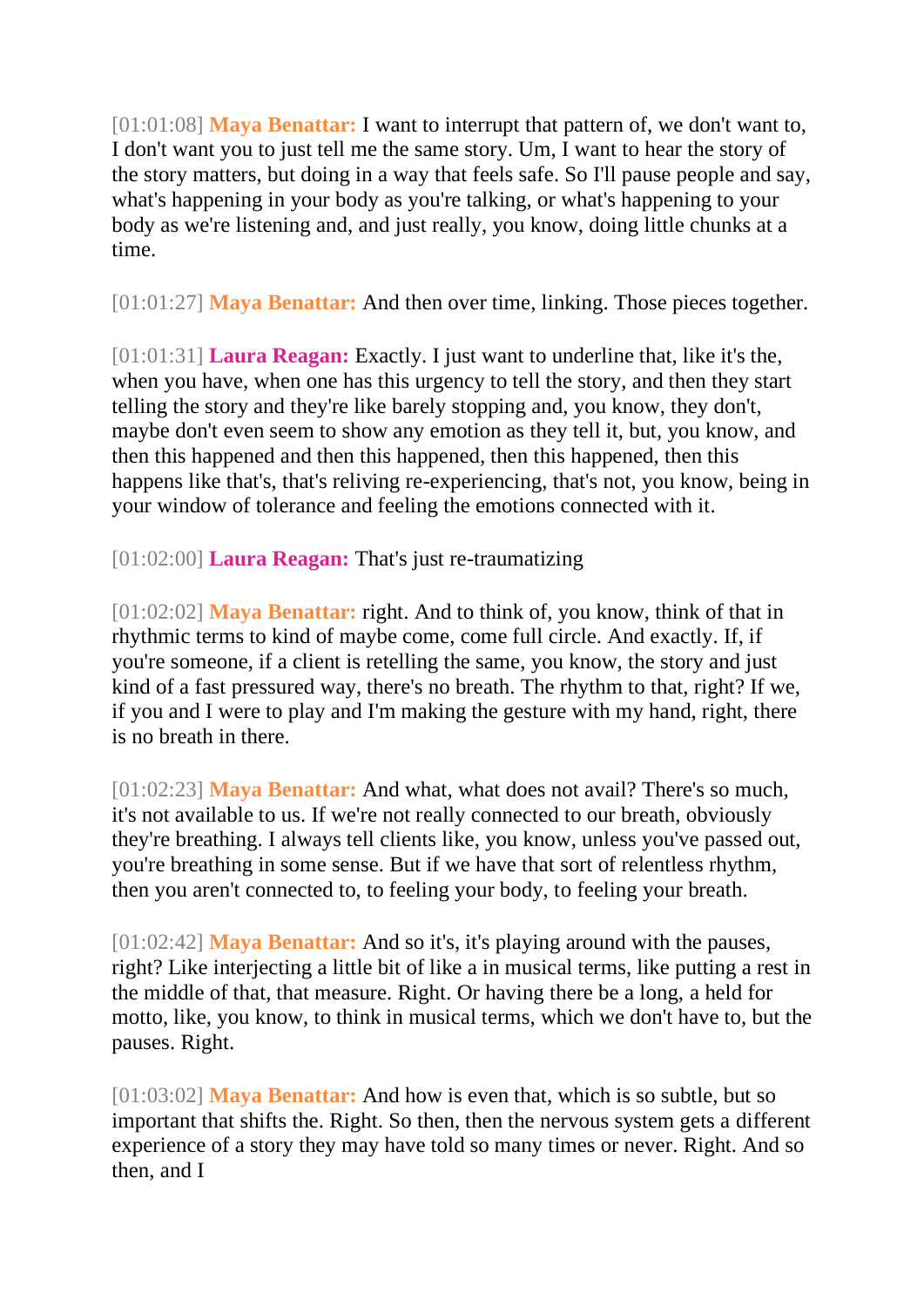[01:03:15] **Laura Reagan:** be like re they might be replaying it in their head constantly, even if they've never told.

[01:03:19] **Laura Reagan:** Right.

[01:03:20] **Maya Benattar:** Yeah. And so read. Exactly. And sometimes I find if someone is saying, and I've had this experience, as I'm sure you've had where they say, I've never told anyone this that's, that's true. And, but they've thought about it a lot. And so it'll often still come out in that really, really, really, really fast way, because it's spent so much time in their heads.

[01:03:36] **Maya Benattar:** And of course there's a desire to, for catharsis. We want the catharsis we want someone else to hold the story. And so it is, you know, it's always that, that balance. And again, I'm doing that movement with my hand that like figure eight that figuring out what, what a client needs. You know how to help them slow down, but also how to help them feel enough of the emotion so that we can work with it.

[01:03:58] **Maya Benattar:** Right. And finding, and that's always a sort of a navigation session, a session moment to moment. Yeah. And it's not always perfect. The thing about rhythm, you know, is that rhythms are not, are not meant to be perfect, right? Like, think about cycles of rupture and repair in our lives, which are again, normal and natural.

[01:04:18] **Maya Benattar:** And so rhythm is not meant to be perfect, just like we're not meant to always be calm. And so it can happen, you know, where we have, you know, a little bit of friction or kind of we've lost the thread and that's that just really mirrors. What, what rhythm, what relationships are lives are like in life. And so that's important to notice as well, that rhythm just waxes and wanes.

[01:04:40] **Laura Reagan:** Yeah, that's so interesting. I just, I know we have to stop that. I just started thinking about like marching bands and, you know, when I was a kid going to parades and stuff and the high school marching bands would be performing and how, you know, when they were in sync and rhythm, it felt there was something it's hard to put into words, but there was like a connected feeling with that.

[01:05:04] **Laura Reagan:** It would be like, you know, let's say there would be like or whatever, and they just all start doing it. And, and when they get to that point in the parade, you know, everybody who's watching is like, ah, you know,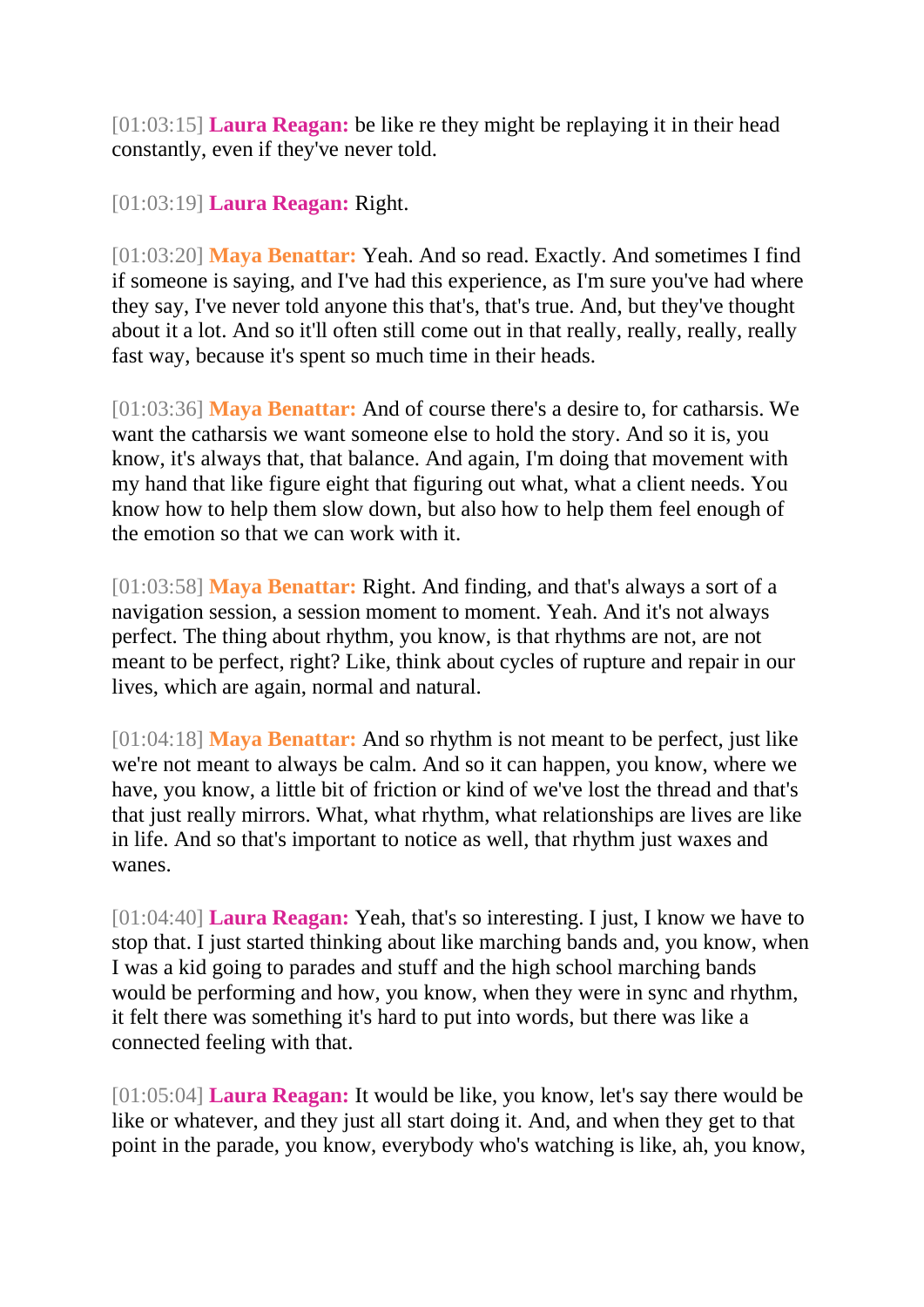it's just like something happens. And then maybe, yeah. And then like, it might, they switched to a different song.

[01:05:23] **Laura Reagan:** Something's off sync and then they go into a different thing and they're back in rhythm and it, it feels like that synchronicity. And I don't know, it's, it is hard to put it into words.

[01:05:34] **Maya Benattar:** Yeah. I think synchronicity is, is a great, is a great word. Right. And so we, and it just really mirrors what we've been talking about about feeling that, that sense of, of, um, consistency and reliability, right.

[01:05:47] **Maya Benattar:** In the therapy process, in the therapy room of like, I'm here, you're here, we're here in this feeling together. And we, we really crave that and we deserve that. As humans and we don't always get it. And so therapy can be such a, such a repairative place for that, to experience that right. To have experiences of we're here together and present with you, right.

[01:06:07] **Maya Benattar:** There's this back and forth exchange. It's consistent, consistent rhythm. Yeah.

[01:06:11] **Laura Reagan:** So cool. Well, Maya, thank you so much for coming back to talk about this today. This is really interesting, and I feel like I do have a deeper understanding now of how you use rhythm in your practice. And you know, of course I want to do it now.

[01:06:26] **Laura Reagan:** I'm like, oh, how can I try this? But where can people learn more about what you're doing? And, you know, if they want to work with you, I don't know if you're have openings or anything. Um,

[01:06:36] **Maya Benattar:** At, at the moment of this recording, I have a couple of openings, um, and I often will do like workshops and trainings and stuff for other professionals.

[01:06:45] **Maya Benattar:** So yes, the best place to, to find me is my website, which is just mayabenattar.com.

[01:06:51] **Laura Reagan:** Awesome.

[01:06:51] **Laura Reagan:** I'll link to that in the show notes for our listeners. And I just want to thank you again for being my guest for the second time on therapy chat today.